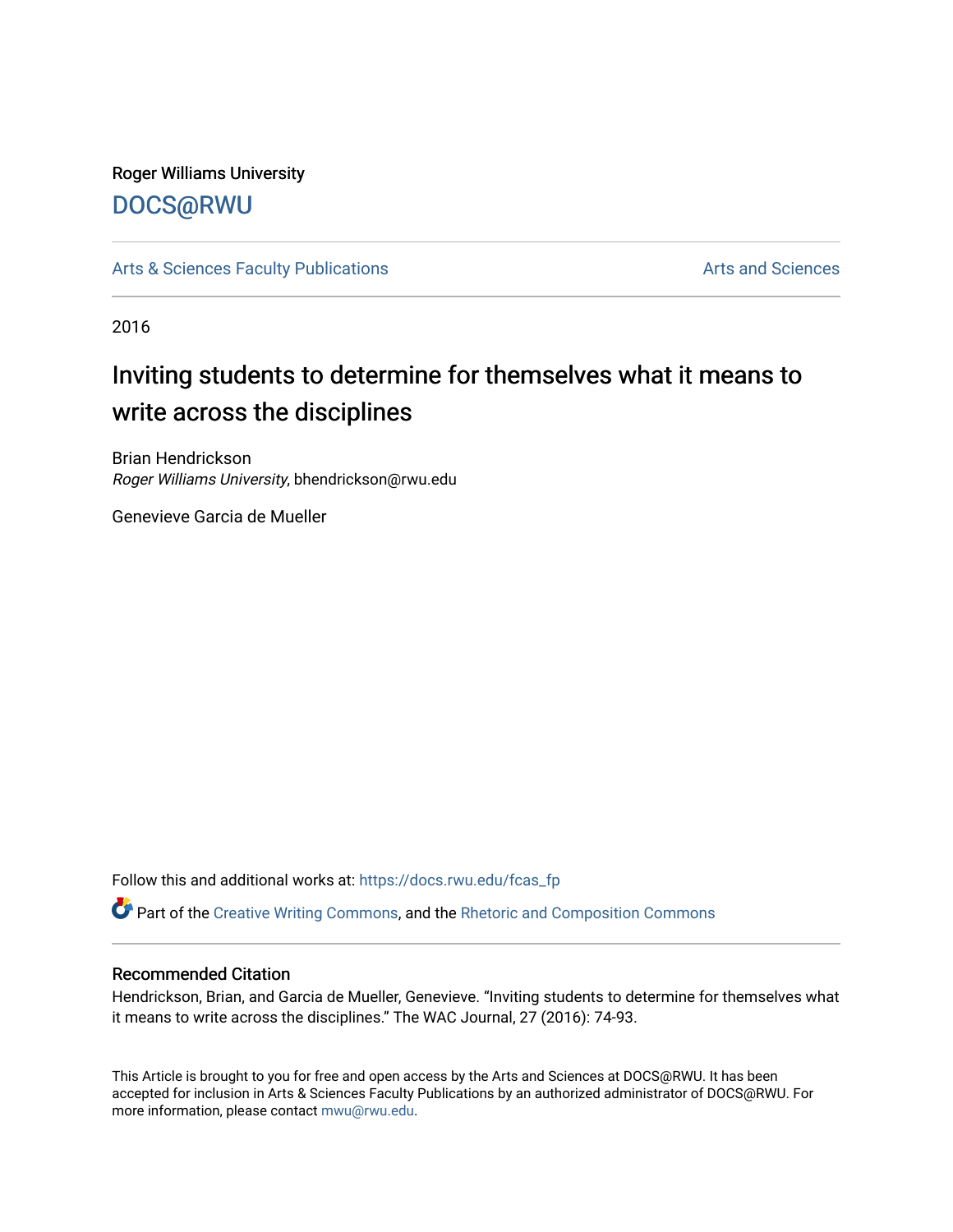## Inviting Students to Determine for Themselves What It Means to Write Across the Disciplines

### BRIAN HENDRICKSON AND GENEVIEVE GARCIA DE MUELLER

#### **Introduction**

Situated in the literature on threshold concepts and transfer of prior knowledge in WAC/WID and composition studies, with particular emphasis on the scholarship of writing across difference, our article explores the possibility of re-envisioning the role of the composition classroom within the broader literacy ecology of colleges and universities largely comprised of students from socioeconomically and ethnolinguistically underrepresented communities. We recount the pilot of a composition course prompting students to examine their own prior and other literacy values and practices, then transfer that growing meta-awareness to the critical acquisition of academic discourse. Our analysis of students' self-assessment memos reveals that students apply certain threshold concepts to acquire critical agency as academic writers, and in a manner consistent with Guerra's concept of transcultural repositioning. We further consider the role collective rubric development plays as a critical incident facilitating transcultural repositioning.

### **Course Rationale**

Although it could be said that composition courses are designed to prepare students "to meet the demands of academic writing across the disciplines"—the description for our writing program's second-year, intermediate composition course—scholars in composition studies, and writing across the curriculum and in the disciplines (WAC/ WID) more particularly, have questioned the capacity of composition courses to do just that.<sup>1</sup> Whereas J. Paul Johnson and Ethan Krase find that the first-year composition (FYC) classroom can help students transfer general argumentative skills to upper-division writing tasks, Natasha Artemeva and David R. Russell separately argue that the traditional FYC classroom cannot adequately simulate writing and learning contexts within particular academic disciplines. To better prepare students, scholars such as Linda S. Bergmann and Janet Zepernick, Amy Devitt, and Elizabeth Wardle ("Understanding") recommend a shift in composition pedagogy from teaching generalizable skill sets or particular genre conventions to sets of metacognitive strategies.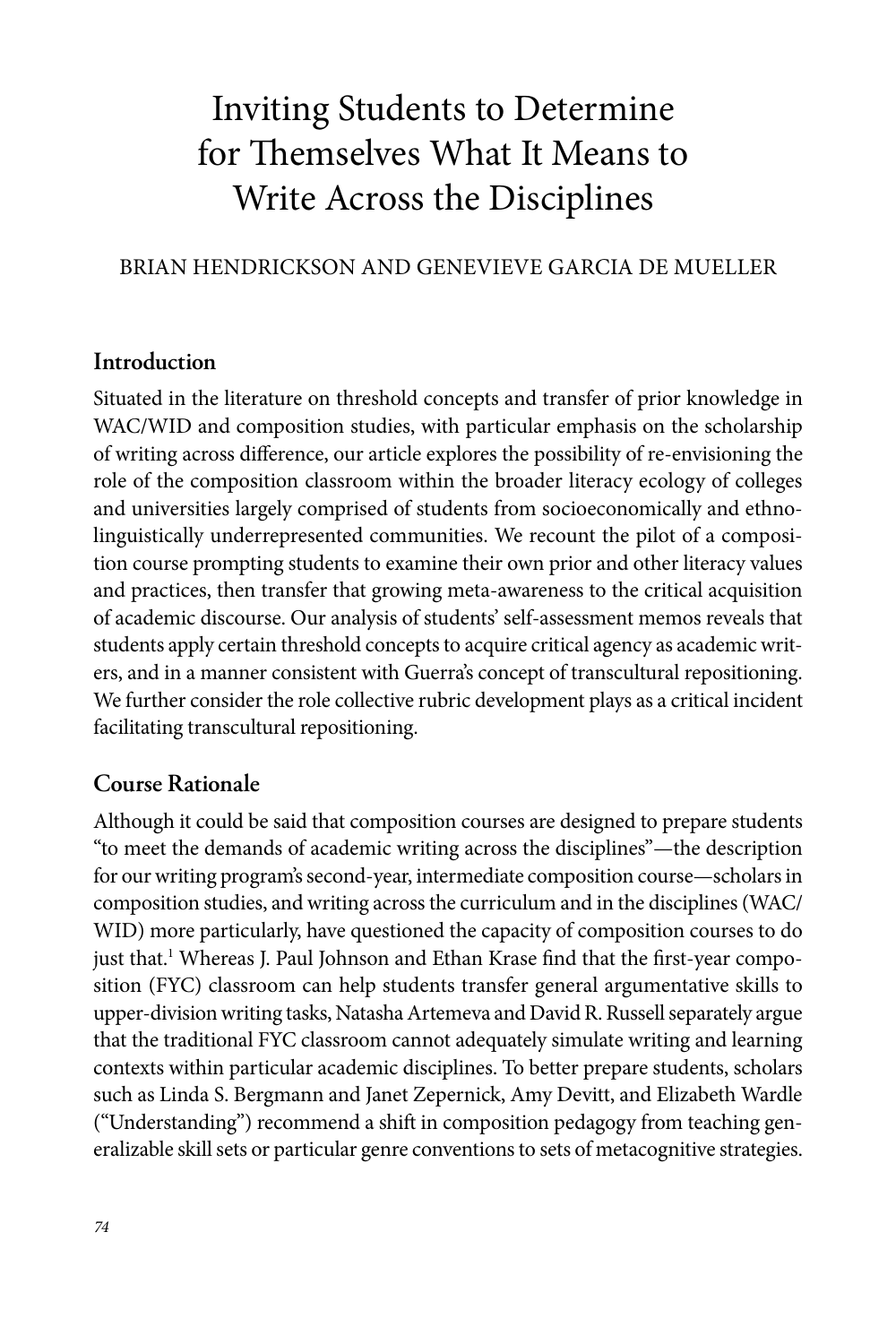How specific those strategies are to particular disciplinary contexts is a matter of debate. Anne Beaufort argues that students develop general types of writing knowledge, but only over time and in particular disciplinary contexts. Likewise, Chris Thaiss and Terry Myers Zawacki suggest that students develop as writers in accordance with the idiosyncrasies of particular disciplines, but in generalizable developmental phases leading to metadisciplinary awareness. Linda Adler-Kassner and Elizabeth Wardle also contend that learning to write involves the acquisition and application of a cross-disciplinary set of threshold concepts, and Kathleen Blake Yancey, Lianne Robertson, and Kara Taczak observe that FYC courses foregrounding reflection and explicit instruction in threshold concepts from composition studies support students' transfer of writing knowledge and practices more effectively than those grounded in expressivism or cultural studies. Although they don't set out to study the role prior knowledge plays in transfer, Yancey, Robertson, and Taczak find that the role it does play is equally if not more important, as Mary Jo Reiff and Anis Bawarshi have previously demonstrated.

This recognition of the value of students' prior literacies aligns well with scholarship in WAC/WID that Juan C. Guerra refers to as "writing across difference," or work that urges WAC/WID scholars and practitioners to "acknowledge the value inherent in the full repertoire of linguistic, cultural, and semiotic resources students use in all their communities of belonging"; "encourage them to call on these as they best see fit"; and institute campus-wide initiatives like the "Writing Across Communities initiative that attempts to integrate the individual college classroom, the campus and our students' other communities of belonging" (x–xii). "Writing Across Communities" is the term Michelle Hall Kells coined for her grassroots approach to creating a WAC/WID initiative that operates as "a mechanism for transdisciplinary dialogue to demystify the ways we make and use knowledge across communities of practice" (94). Kells elaborates, "It is a process that must directly involve students themselves. Moreover, it is a process that should include consideration of the range of rhetorical resources influencing students' lives in and beyond the academy" (90).

*Writing across difference* seemed to us a particularly relevant and necessary concept for re-envisioning the function of our writing program's second-year, intermediate composition course within the larger literacy ecology of our flagship, land-grant, Hispanic-serving institution. We were concerned that our writing program had not adequately addressed how this course would help our particular student population, largely comprised of students from socioeconomically and ethnolinguistically underrepresented communities, "improve their writing skills to meet the demands of academic writing across the disciplines." The lack of any explicit attention in the course description to where our students were coming from, where they were going, and what literacies they were bringing with them, raised concerns for us similar to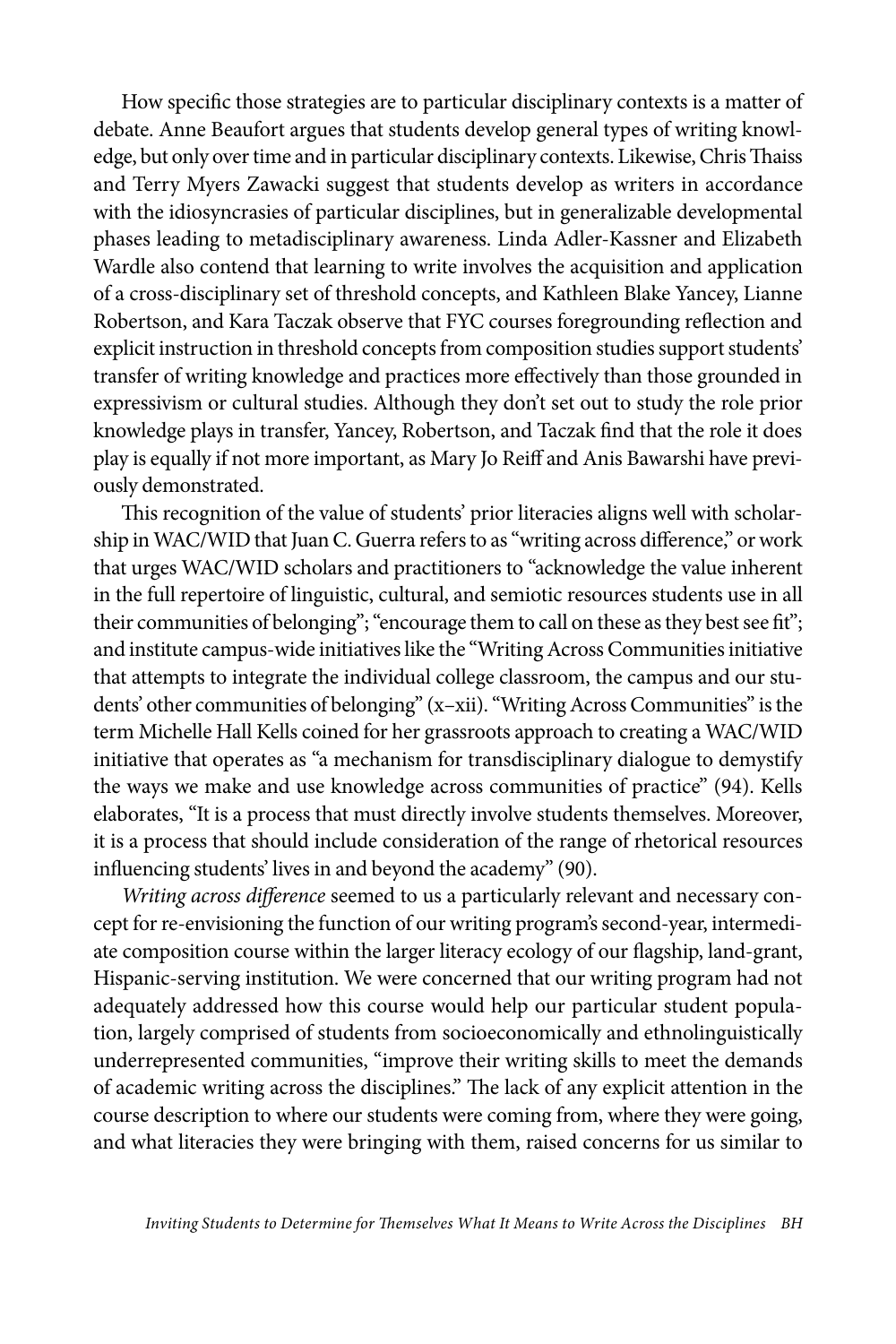those expressed in Donna LeCourt's critique that WAC/WID has "forgotten the concern for alternative literacies and voices Other to the academy" (390). Drawing upon LeCourt's vision for a critical "third stage" in WAC/WID, Victor Villanueva suggests addressing the field's assimilationist tendencies through an antiracist critical pedagogy developed in partnership with scholars in other disciplines.

Twelve years after Villanueva, and seventeen after LeCourt, Mya Poe continues to call attention to "WAC's limited engagement with race," which Chris M. Anson contends is partly due to its focus on faculty development, and partly to a habit in composition studies writ large of treating "students as a generalized construct, not as individuals who bring specific histories, experiences, and 'vernacular literacies' to their learning" (23). For these reasons, and out of recognition of the local demographic context of our institution, we wanted our own course pilot to be more responsive to individual students' racial and linguistic identities. Our state consistently ranks at or near bottom in terms of overall youth well-being and chances at success (*2014 Kids Count* 21; "State Report Cards"). According to the US Census Bureau, 19.5% of the state's population lives below the poverty level. A minority-majority state, 47.3% of the population are Hispanic or Latino, 10.4% are American Indian or Alaska Native (39.4% are white alone), and 36% speak a language other than English at home. During the semester in which we piloted our course, our university's official enrollment report stated that 84% of the student body claimed original residence in state, so it is no surprise that the demographics of the undergraduate student body of 21,008 closely reflected those of the state as a whole: 43% Hispanic and 6.4% American Indian (38.3% white).<sup>2</sup> That the average undergraduate student age was 23.7 years old further suggests a large nontraditional undergraduate student population.

If one reason for designing our course pilot was to better attend to where our students came from and what they brought with them, the other was to better attend to where they were going. It's difficult, though, to define what it means "to meet the demands of academic writing across the disciplines" without the assistance of a WAC/ WID program capable of more systematically documenting the ways that faculty assign writing across the disciplines. At the time of our study, the university benefited from a strong grassroots network of students, faculty, and administrators advocating for a WAC/WID program with an emphasis on writing across difference, but it operated largely outside official channels, including reporting lines and budgets. The university's college for undergraduate student success did partner with the English department's core writing program to offer linked courses, or learning communities (see Nowaceck; Wardle, "Can"; Zawacki and Williams), but those offerings didn't extend beyond the first year. And though several academic units required writingintensive courses in their majors in response to the requirements of their own disciplinary accrediting bodies, the university offered no formal oversight or support in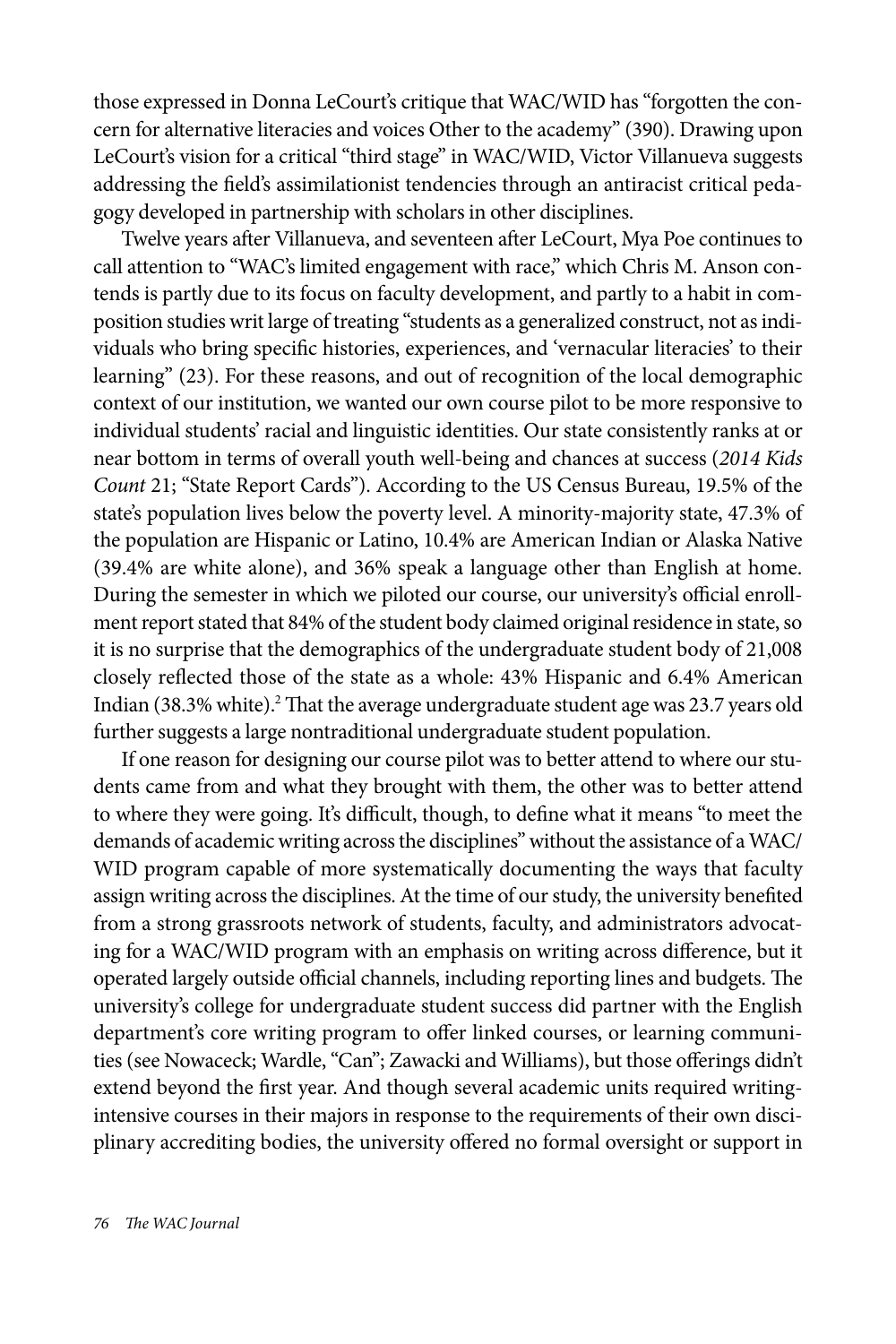the form of a mandate for writing-intensive upper-division courses (see Townsend). The writing program therefore offered no upper-division courses in writing in the disciplines beyond those particular to its professional writing degree concentration.

It did, however, offer two second-year writing courses as part of the university's core curriculum. Our course pilot took place in a section of one of them, English 202: Expository Writing, with the following full description: "an intermediate writing course designed for students who have passed 101 and 102, and who wish to improve their writing skills to meet the demands of academic writing across the disciplines." 202 was one of four options students could choose from to fulfill the second-year, university-wide core writing and speaking requirement, the others being professional and technical writing (201), public speaking, and reasoning and critical thinking. Though several colleges within the university, including business and engineering, required 201, only the college of fine arts required 202.

202 was billed to prospective instructors, mostly graduate students in the English department, as focusing "on one content subject, selected by the instructor, for the length of the semester." Despite the breadth of possible themes implied here, the course titles rarely reflected disciplinary interests beyond literary or cultural studies, even though at the time of our study, more than two-thirds of our university's undergraduate students had declared majors outside the college of arts and sciences, in which humanities-related disciplines were housed. As Carol Severino and Mary Traschel point out, generalist versus discipline-specific notions of academic writing are often shaped by the disciplinary or institutional context in which a course or initiative takes shape, and within the context of our English department, 202 seemed to operate under the assumption that humanities-related notions of academic writing were generalizable across the disciplines. What's more, a student planning to pursue a major complementary to the focus of a particular section would not likely know to look for the section-specific description on the writing program's website; only the general course description was included on the registration site, further suggesting that the course should be beneficial to the student regardless of its focus or their choice of major.

But was that what we were saying, and if so, were we really offering a course that could fulfill that promise? Beneath the surface of this question were other questions central to WAC/WID: "What does it mean to learn to write and teach writing within and across particular disciplines?"; "What role should core writing courses play in preparing students for the writing challenges they will face in their upper-division coursework?"; and "How can writing programs and WAC/WID initiatives best account for a particular student body's learning goals and learning incomes?"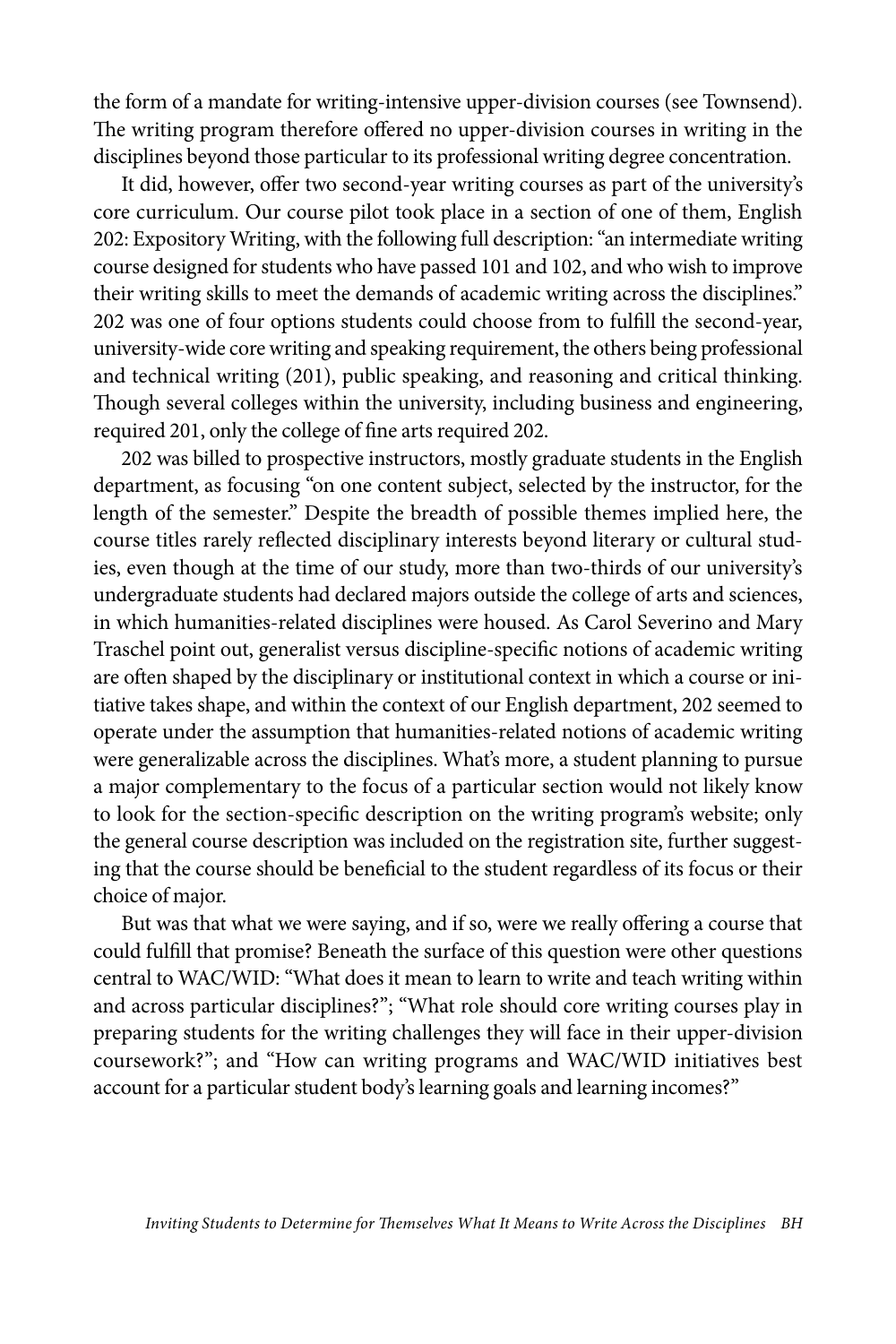## **Course Design**

Our pilot course section, "Reading and Writing Our Communities," sought to productively engage with questions of disciplinarity, transfer, and identity—and in ways that honored the WAC/WID language in the course description—by prompting students to examine how their own prior and other literacy values and practices shape and are shaped by the communities to which they already belonged, then encouraging them to transfer their growing meta-awareness of that dynamic to the critical acquisition of academic discourse, i.e., the task of answering for themselves what it means "to meet the demands of academic writing across the disciplines."

In distinguishing between the kinds of literacy outcomes programs/courses privilege, Thomas Deans identifies "writing about the community" courses as emphasizing "personal reflection, social analysis, and/or cultural critique . . . [and] tend[ing] to advance academic and critical literacy goals" (18). With a writing-about-the-community pedagogy in mind, our course description read as follows: "In this course, students will develop their own academic writing identities by considering how language, power, and identity influence how we read (are shaped by) and write (shape) our communities." Similarly, our outcomes emphasize academic and critical literacy goals met through personal reflection and cultural critique:

> By actively, collaboratively, and critically engaging with course readings, community-based research, and the writing process itself, students in this course will:

- Gain a greater understanding of the complexity of issues related to language, power, and identity within their own communities;
- Explore the strategies of community writing centers and other community literacy initiatives for acting as responsible agents of change;
- Reflect on their own academic literacy practices by:
	- o Analyzing and evaluating the moves made by academic writers in relevant selected readings and further scholarly research;
	- o Collectively developing assessment criteria derived from that analysis and evaluation;
	- o Applying criteria in peer and self assessment and in composing drafts of major writing assignments;
	- o Assembling a portfolio including revised drafts of major writing assignments and an outcomes-based self-assessment memo.

Our sequence of assignments moved from a focus on the cultural, ethnic, linguistic, professional, religious, and/or other communities to which students already belonged to the academic community to which they wished to gain entry. In each assignment,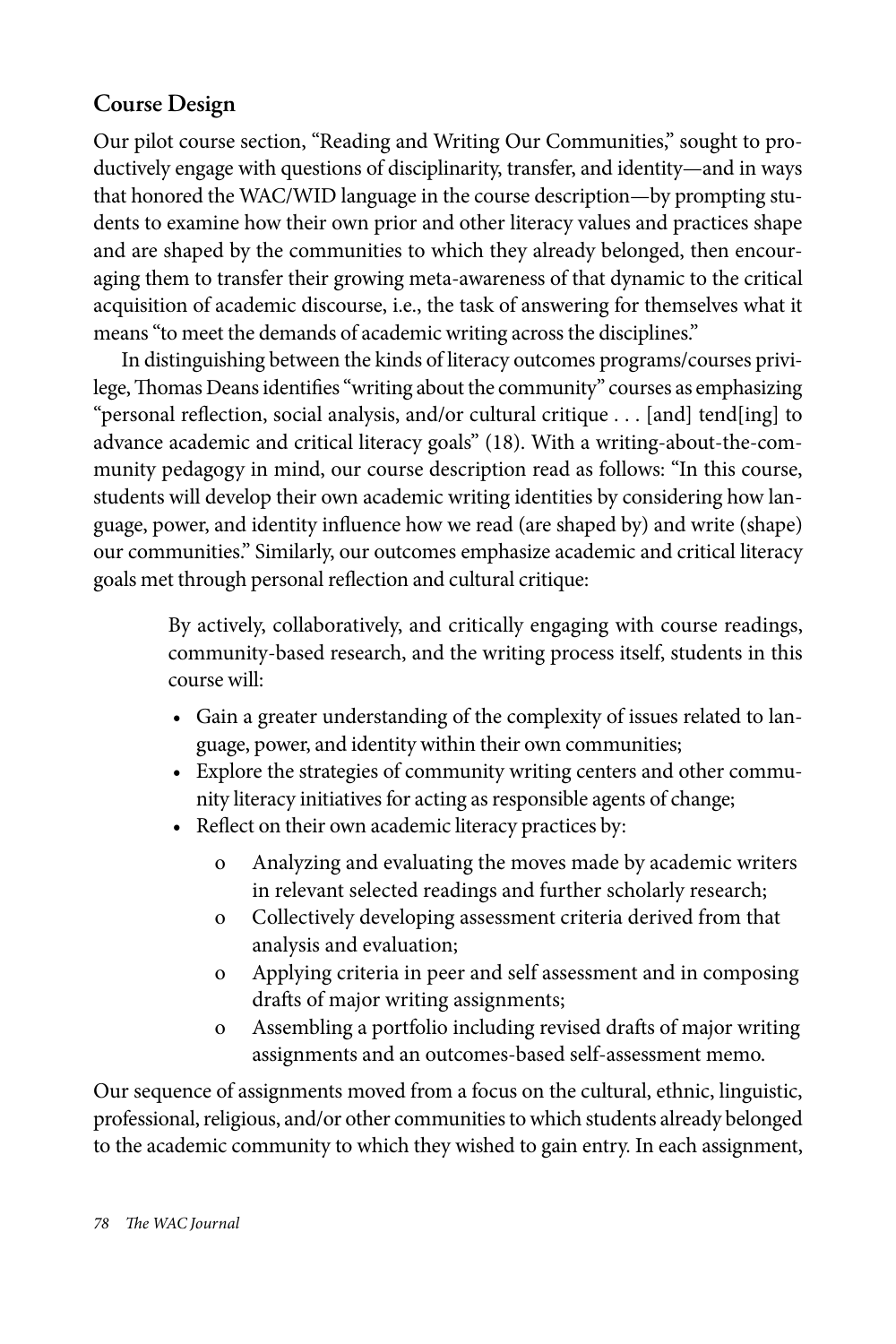we asked students to analyze how various aspects of literacy shape and are shaped by specific communities, then apply that same analytical framework to consider how they were working in the course to acquire academic literacies. For each assignment prompt, we provided students with a rhetorical situation. Their audience was always their peers, and their context an undergraduate academic journal; as an example, we provided our own institution's publication featuring the best essays written by students in courses across the curriculum.

For the first assignment, students were asked to choose as their subject "an artifact—textual, audio, image-based, or a combination thereof—that exemplifies a particular valuable, idiosyncratic, or even undesirable literacy practice in [their] own community." In this assignment, as with the latter two, students were required to collect analyzable data from the community in question in the form of field notes, interviews, recorded images, and other texts. The purpose of the first assignment was "to demonstrate that [the] artifact is an interestingly representative example of a particular literacy practice in [their] own community." This assignment aimed to give students the opportunity to develop an understanding of literacy as shaping and shaped by a community's attempts at self-representation and to prepare students for the next two assignments, which asked them to analyze "a literacy education practice in [their] own community" and the "values and beliefs about what 'good' academic writing is (and isn't)," respectively.

Our assignment prompts allowed students a wide berth to explore what literacy means to them and their own communities. Whereas for the first assignment some students looked at textual and digital literacy practices, such as Facebook and Twitter usage among their friends, others described local street art and billboard advertisements as literacy practices reflecting the values, discursive conventions, and power dynamics within the local community. One student even analyzed how her brother's Grateful Dead shirt functioned as a literacy practice signaling his status within the touring community.

Whereas the first assignment emphasized text collection as the primary research method, the second assignment asked students to conduct actual observations and interviews. We and our students were surprised to discover that most of them were often already involved in some kind of literacy education practice beyond the university, prompting assignments about crisis center training, online home brewing forums, tour guide services, youth ministries, and even rugby practice, where a student analyzed how the rules of the game shaped how he coached and the values players were expected to learn.

If the first two assignments were intended to be more analytical than critical, the third assignment invited students to apply what they had learned throughout the semester in a more evaluative fashion. One student made an argument for greater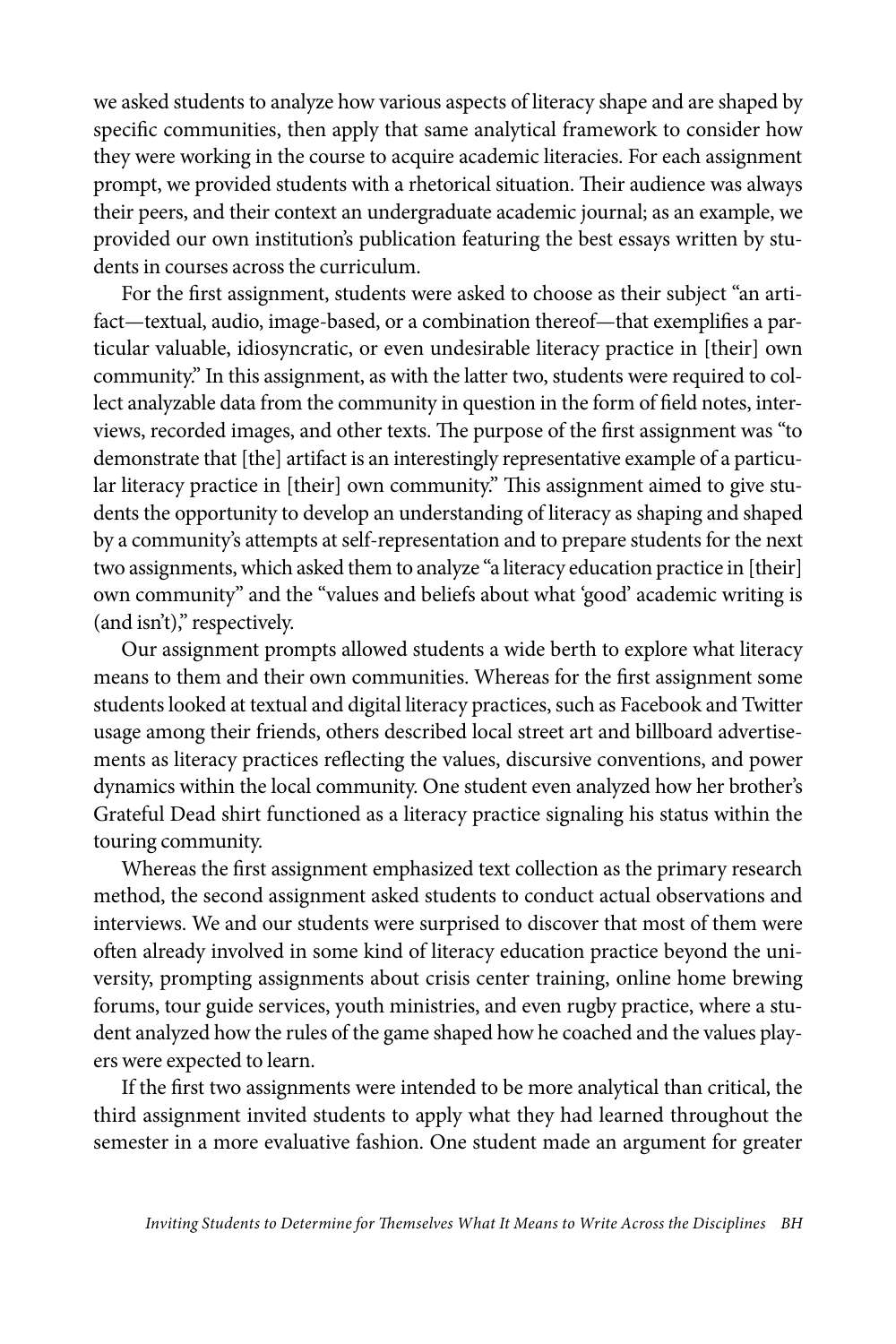awareness of the instructional needs of second-language writers, and another for those of students with disabilities, with a special focus on mental illness. Yet another evaluated digital literacy practices like Twitter as tools for teaching and learning that challenge traditional notions of "good" academic writing.

For each assignment, students relied on readings in composition studies and related disciplines to formulate research questions and protocols that analyzed how language and literacy practices determined membership in particular communities and how community members determined their language and literacy practices. Keeping in mind the work of Thaiss and Zawacki on differences and overlaps between academic and alternative discourses, we chose readings that modeled a range of moves that academic and nonacademic writers make, including breaks with writing conventions, whereas readings often interrogated the relationship between language, power, identity, and status in a particular community. In that respect, our course design borrowed from Douglas Downs and Elizabeth Wardle's "Writing about Writing" (WAW) pedagogy, which urges compositionists to act "as if writing studies is a discipline with content knowledge to which students should be introduced, thereby changing their understandings about writing and thus changing the ways they write" (553). As Nancy Benson et al. note regarding their WAC/WID-influenced "Guide to Writing in the Majors" course revision, WAW doesn't just teach students to write like writing studies majors; it provides them with tools for learning about writing in other disciplines. In our own course pilot, WAW also provided tools for students to study nonacademic literacies, comparing them with the conventions found in course readings, and with the writing they were doing in their other coursework. In many respects, we used WAW in the same way that Joanna Wolfe, Barrie Olson, and Laura Wilder use what they term "Comparative Genre Analysis": with the hope that what transfers is not so much proficiency in conforming to particular writing conventions but awareness of how those conventions shape communities, and vice versa (45).

To encourage students to exercise agency in the acquisition of academic discourse, we integrated collective rubric development into our pilot course via Asao B. Inoue's community-based assessment pedagogy. Inoue provides a systematic account of collective rubric development as shifting the culminating emphasis from instructor evaluation to peer and self-assessment. The basic concept behind community-based assessment pedagogy is that students collectively develop rubrics that describe holistically what a proficient/adequate (not excellent) paragraph—and eventually position paper—should look like. The rubric evolves over time from a list of traits to categories of traits, and the language of the rubric evolves in complexity and explicitness as students apply it in peer assessment and collectively revise it during class discussion. Inoue stresses the difference between critique and assessment, coaching students to focus on potential, and focusing class time on discussing strategies for assessing peers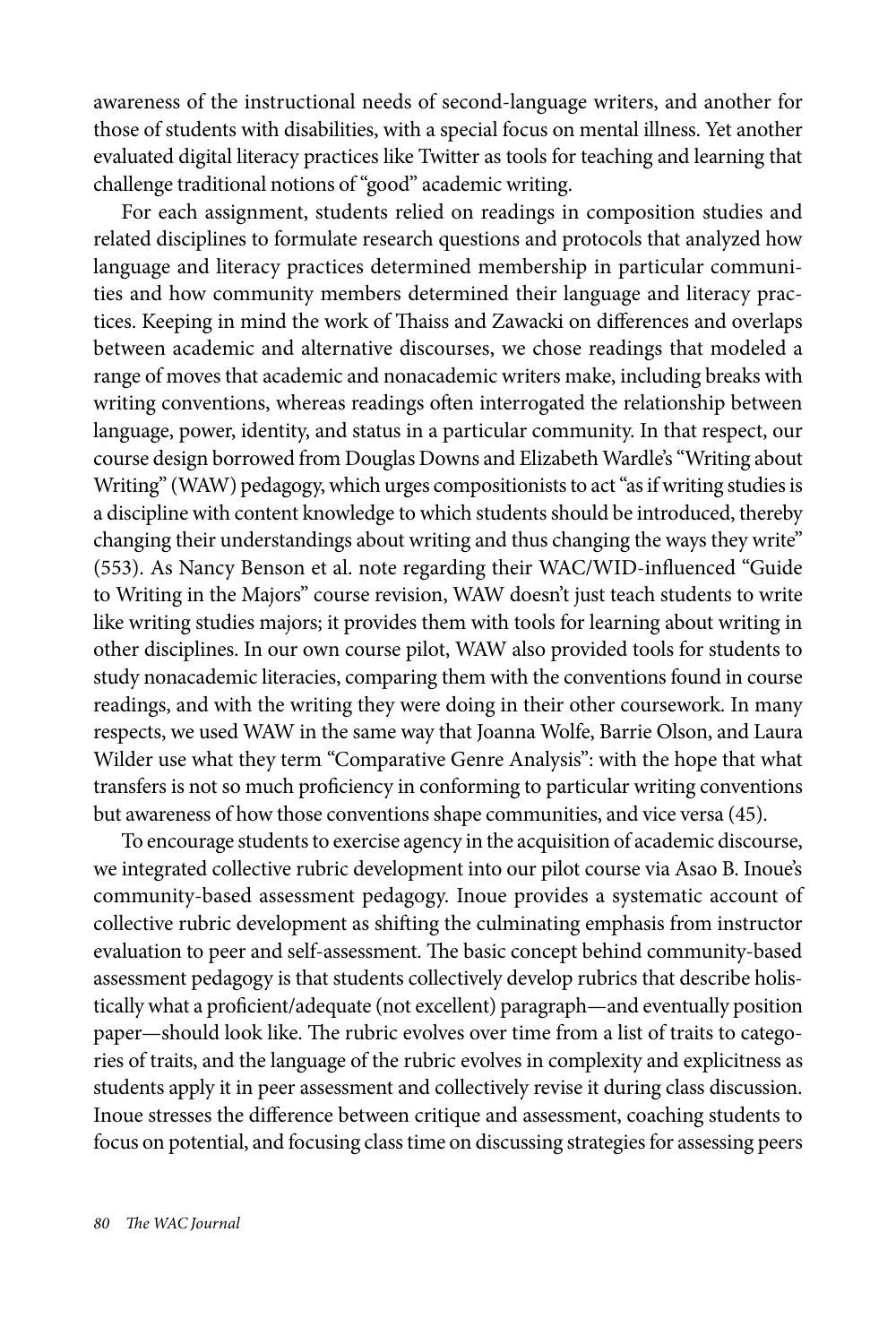and interpreting peer assessment, and he makes reflection on assessment an integral component of the process as well. To maintain the emphasis on peer assessment and not instructor evaluation, Inoue does not grade students on their assignments. Instead, he negotiates their grades with them during one-on-one end-of-semester portfolio conferences.

In our application of community-based assessment pedagogy, we asked students to summarize and reflect on course readings in which the authors examine literacy artifacts, then draw inferences regarding how the community "reads" and "writes" the artifact, i.e., shapes and is shaped by the literacy practices associated with the artifact, and class discussion consisted of comparing and contrasting a range of popular and academic readings and analyzing how and why different readings with similar purposes were written in different ways for different audiences. These exercises paved the way for students to work in teams on what Barbara Walvoord and Virginia Anderson call primary trait analysis, in which lists of traits evolve into categories of traits that eventually form the dimensions of a rubric (67). In our version of primary trait analysis, students identified key traits from the readings that they considered relevant to the assignment's genre and rhetorical situation, then grouped those traits into rubric categories. In performing this exercise, students were instructed not to employ superlatives but to use qualitative language to describe traits that perform the function expected of a document given its genre and rhetorical situation. Each team then posted their rubric drafts to a discussion forum on our online course site, then assessed other teams' rubrics, noting what traits and categories they would like to see included in the final rubric to be used collectively by the class. Based on commonalities across rubrics as well as students' assessment of rubrics, the teams' rubric drafts were compiled into a single course rubric to be refined during class discussion before and after the peer assessment process, in which students used the rubric to describe in memo format what they saw in at least two of their peers' first drafts. We then evaluated as a class the effectiveness of the rubric as a resource and guide for peer assessment, and we revised it accordingly before students used it again to write selfassessment memos addressed to the instructor as accompaniments to their revised second drafts. We repeated this process through the following two sequences, during which we adapted the previous rubric based on new and increasingly longer and more complex readings and writing assignments.

Some of the benefits of giving students greater agency over rubric creation and revision are apparent in the evolution of the rubric itself. The first combined rubric draft evidenced the complicated nature of accounting for seven different teams' interpretations of the genre and rhetorical situation, and the students objected to it as too wordy, impersonal, abstract, and stuffy. Take for example this trait from the rubric's "Introduction" section: "Establishes the document's rhetorical situation as described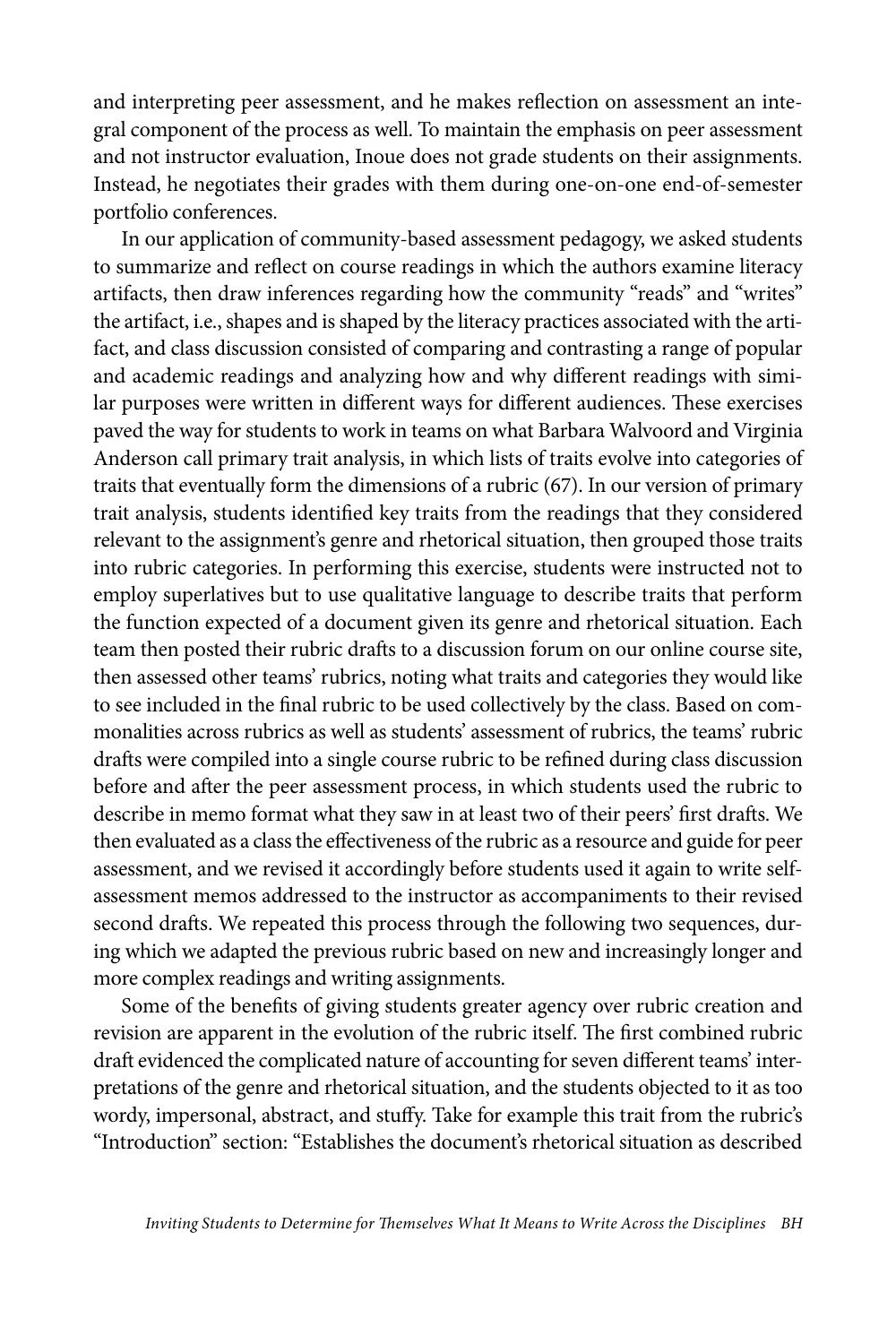in the assignment guidelines, introducing the document's topic and purpose and the relevance between them and the document's audience." After being led through a class activity in which teams revised the rubric, then advocated for their revisions to the rest of the class, students decided on the following language: "Introduces your paper's subject, a literacy artifact, as well as your paper's purpose, and the relevance between your paper's literacy artifact, purpose, and audience."

Although the style in which the rubric was written grew simpler over time, its descriptions of genre conventions and the requisite rhetorical awareness grew in complexity. The first assignment's rubric ended up with four categories of traits: introduction, body, conclusion, and style. In the final version of its "Introduction" section, another trait read: "Explains terms and methods of analysis by referring to sources so that a general audience of your academic peers could understand." By the final draft of the third assignment's rubric, the students had decided to give that trait its own category labeled "Terms, Methods, and Literature Review" and revised it as follows: "Explains terms, methods, and scholarly context of research by referring to sources so that a general audience of your academic peers can identify what/whose conversation you're entering and what you plan to contribute to it." The changes in the second example evidence students' growing awareness of the rhetorically situated purpose of genre conventions specific to academic writing. By negotiating the terms of the rubrics that served to concretize these conventions, students gain a sense of academic discourse as evolving, malleable, and questionable.

This approach aligns with one of our underlying assumptions in designing "Reading and Writing Our Communities": that instructors cannot coach students in the critical acquisition of academic discourse while presenting them with unquestionable guidelines and rubrics, then grading them on how well or poorly their writing conforms. Our students did not therefore receive evaluations of their writing. Borrowing one of Kathleen Blake Yancey's reflective writing practices, instructor feedback took the form of a response memo that reinforced students' insights in their self-assessment memos and directed their attention to other aspects of their writing that they might not have considered in their self-assessments. Though students did receive occasional prescriptive feedback when struggling with more foundational problems, most feedback took the form of a request that the student explore in her next memo how she was attending to a particular problem. Often that request was more prescriptive of the memo itself than of the assignment to which it referred, pressing students to further develop their reflections, explaining in greater detail how and why they made particular choices. So although students did not receive evaluations of their writing, they did receive feedback that directed them in revising their drafts for inclusion in their final portfolios. The goal in withholding evaluation and directing prescriptive feedback only at the students' self-assessments and not at the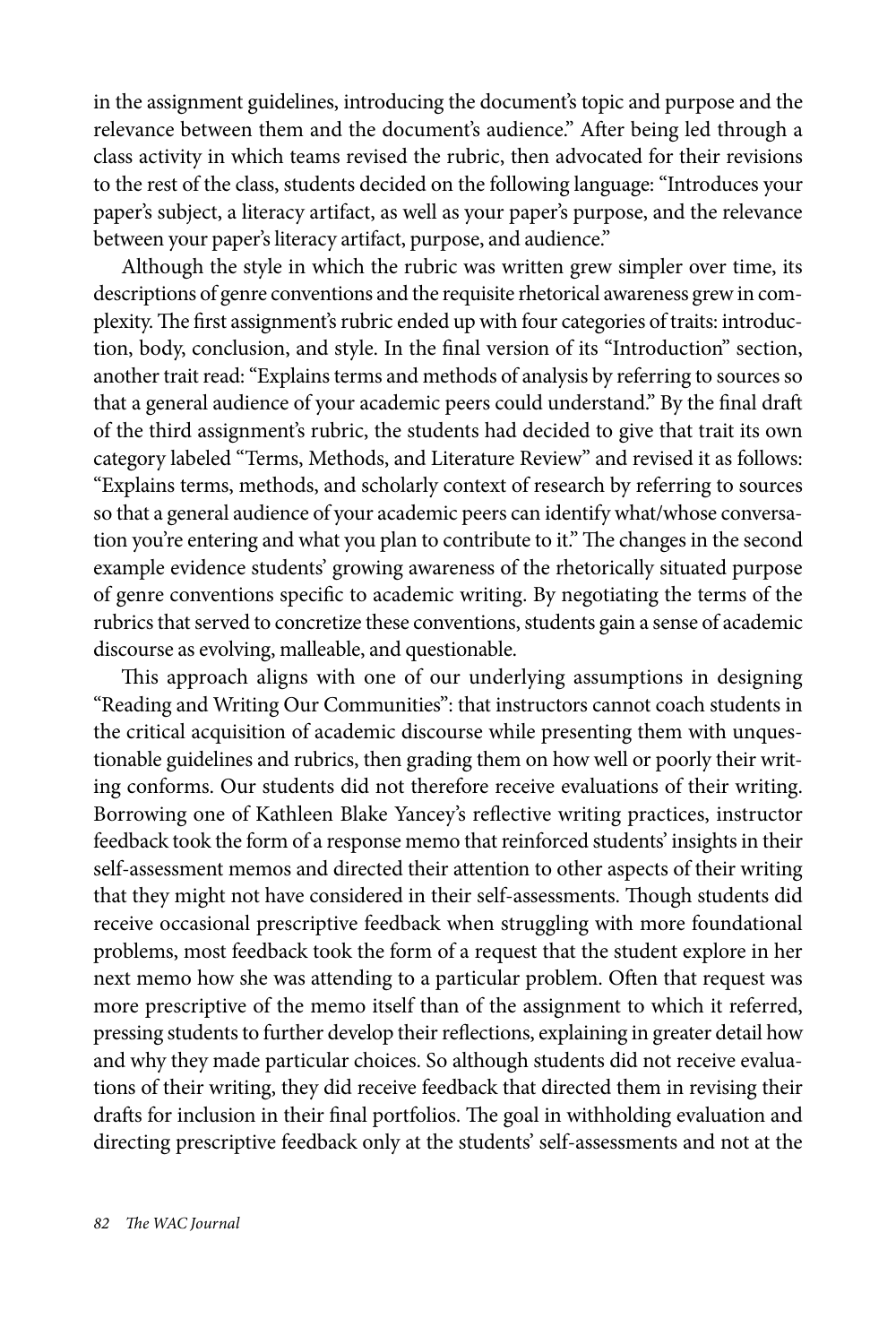primary writing assignments was to highlight the course's emphasis on developing students' awareness of how they made their choices and not necessarily the choices themselves, thereby carving out a space for students to critically reflect on their acquisition of academic discourse. This emphasis on assessing students' reflective writing also aligns with the first of what Susan H. McLeod and Eric Miraglia identify as WAC/ WID's "two different but complementary pedagogical approaches . . . 'writing to learn' and 'writing to communicate," which they claim is a key feature of WAC/WID's success as a pedagogical change agent (5).

Because our writing program required a more thorough record than afforded by Inoue's approach to deferring grades until the end of the semester, we adapted Jane Danielewicz and Peter Elbow's contract model to fit programmatic constraints. We assigned full credit for all assignments submitted on time and meeting minimum requirements. If students met these two conditions on all assignments leading up to the final portfolio, they earned an 85% in the course, or a solid B. The remaining 15% was determined by the extent to which students demonstrated in their portfolio selfassessment memos critical engagement with their own writing in terms of the course outcomes, and we collectively developed as a class the final portfolio rubric that distinguished qualitatively between an excellent (15%), proficient (10%), sufficient (5%), and unacceptable (0%) portfolio memo.

## **Coding Portfolio Self-Assessment Memos**

In coding students' portfolio self-assessment memos, we hoped to identify if, when, and how students articulated any threshold concepts that may have aided them in their learning. In their portfolio self-assessment memos, students were asked to first provide a brief, general assessment of their experience in the course, explaining how if at all the course influenced their own writing; their understanding of writing and/ or literacy in general; and their understanding of academic writing and/or literacy in particular. For the remaining majority of each memo, students were asked to describe decisions they made while writing and/or revising each assignment, citing as evidence specific pages in drafts whenever possible, and explaining how and why they made those decisions in terms of whatever aspects of the course they deemed relevant.

Data analysis took place over eighteen hours and ten meetings, during which the two of us coded fourteen students' end-of-semester self-assessment memos. We approached our data analysis inductively, a process described by Catherine Marshall and Gretchen B. Rossman as one in which the researcher "identifies the salient, grounded categories of meaning" that "then become buckets or baskets into which segments of text are placed" (159). Throughout the process, we refined all categories and subcategories with an eye for internal convergence and external divergence,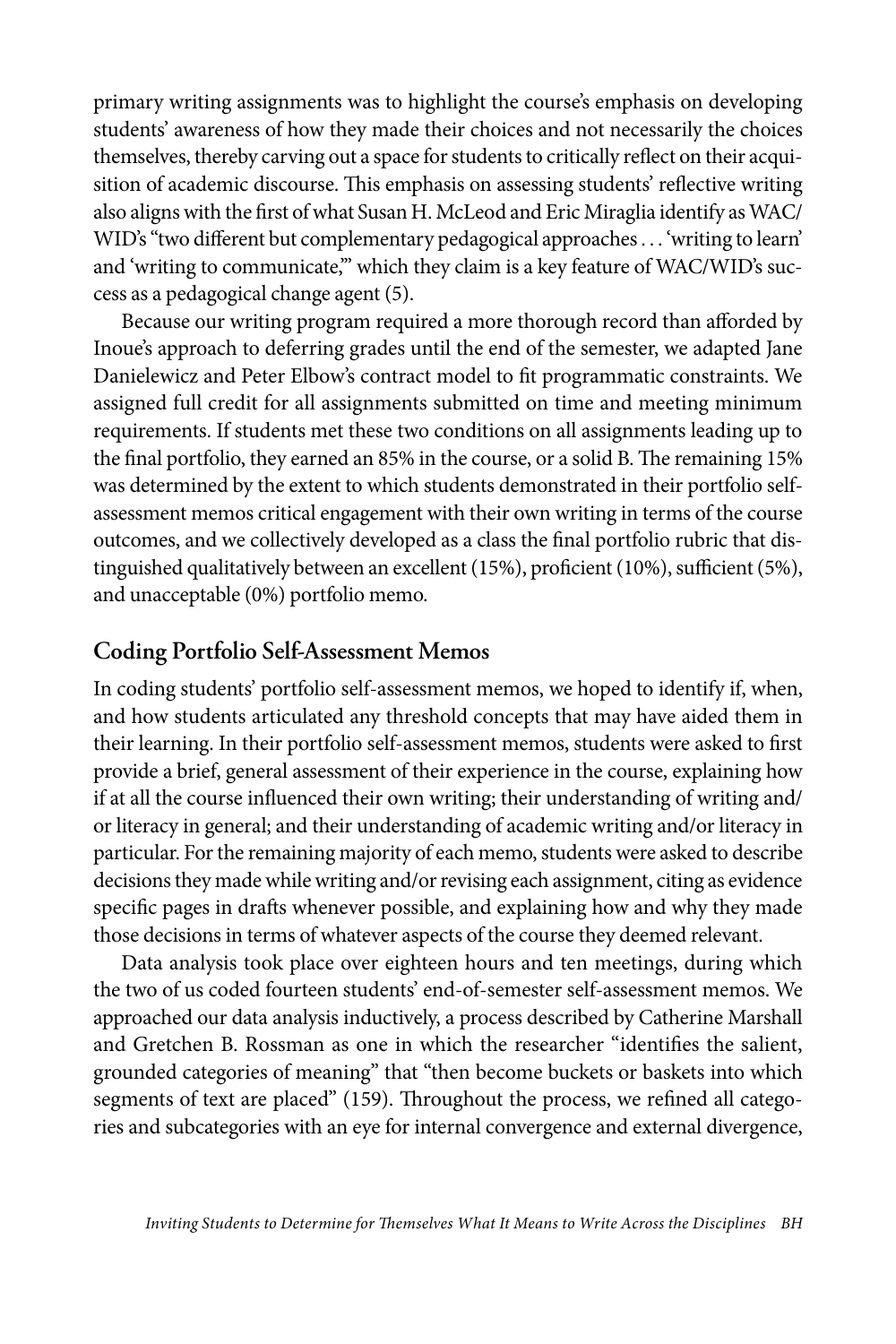ensuring that in adding, revising, and dividing categories all remained "internally consistent but distinct from one another" (Marshall and Rossman 159).

At the first level of coding, we identified any passages in students' self-assessment memos where they explicitly discussed any element of the course that played a role in their learning. At the second level, we placed those passages into three major categories that emerged during rereading. The first major category was comprised of potential threshold concepts. Then we had to create a second major category just for references to rubrics, and a third for references to both concepts and rubrics. Although we were initially looking only for threshold concepts, the prevalence of rubric references led us to also pay attention in our analysis to the role that rubrics played in student learning.

At the third level of coding, we further divided the major categories, creating five concepts categories of academic research, academic writing, literacy, rhetorical situation, and reflection. These category labels were fairly superficial in that they didn't describe how students used each respective concept. But the level-three rubrics categories did go into greater detail regarding how students found rubrics useful: for defining terms, developing ideas, focusing inquiry, integrating sources, structuring an assignment, reflecting in general, and revising in general. We also came up with a level-three rubric utility category of collective development that we had to refine further in our level-four coding to identify how students described the utility of collective rubric development: as clarifying concepts, cultivating individual agency, and/ or establishing collective investment and accountability.

Level-four coding likewise consisted of identifying five further subcategories through which we differentiated students' references to concepts categories. The subcategories noted instances wherein students discuss the utility of a particular major concept as *self-empowerment* as an end in and of itself; *hermeneutic*, or a process of inquiry and/or interpretation; *sociocultural*, or a way of understanding the socially constituted nature of language, identity, and agency, but without a demonstrated recognition of how that understanding gains the student access and/or agency; *access*, or a means of gaining access via greater agency, but without a demonstrated recognition of how that access and/or agency operates within a sociocultural understanding of the concept; and *transcultural*, or the need and/or ability to apply a sociocultural understanding to transition between discourse communities, i.e. the *access* and *sociocultural* subcategories combined.

In all cases, we strived to construct what Michael Quinn Patton calls "indigenous typologies," or categories and subcategories that evidence an explicit relationship between a concept or rubric reference and a claim about how it contributed to a student's learning (457). At times, however, we did have to discern implicit references to the rubric from the way a student might describe a class conversation that influenced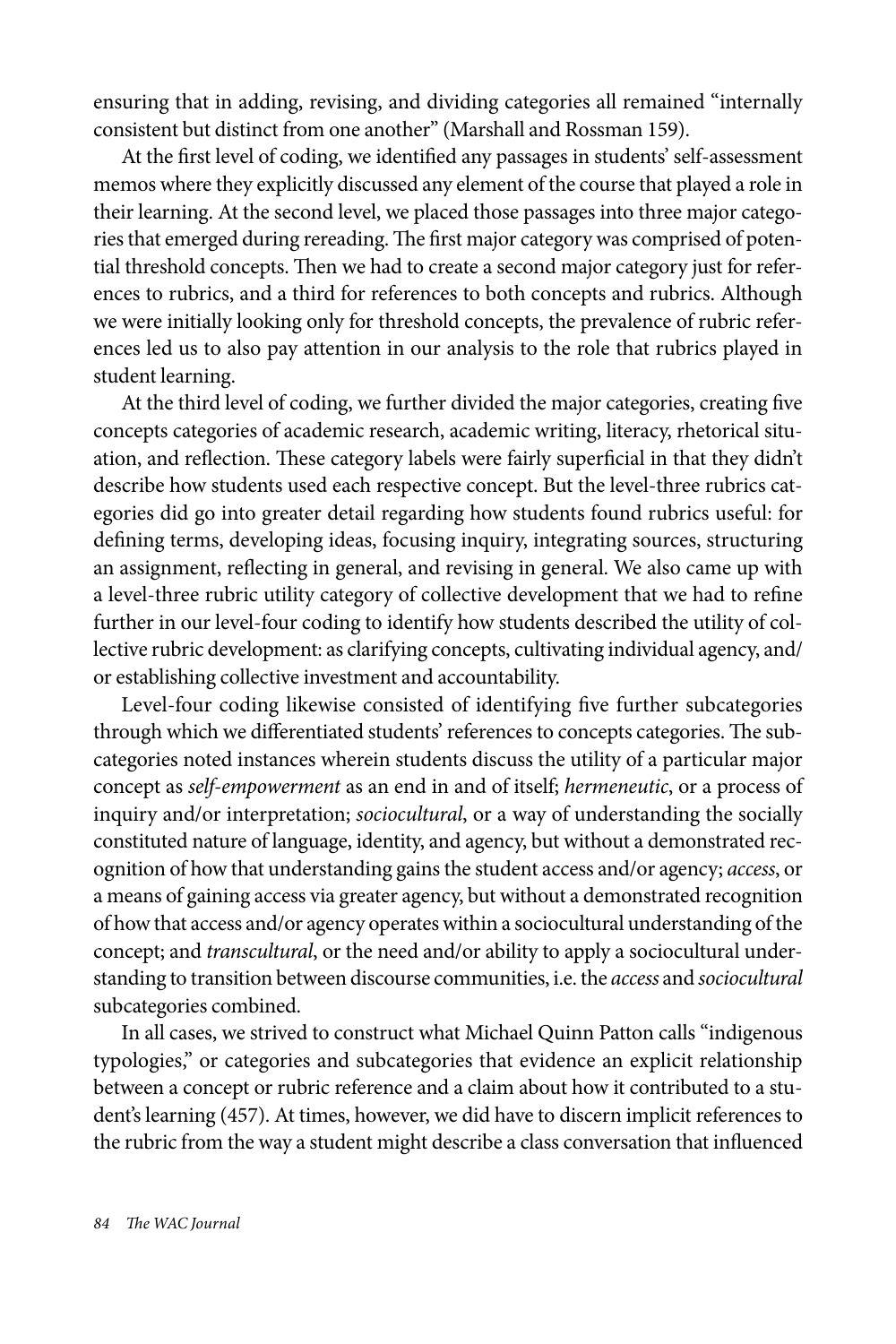her writing, which we knew was a conversation that emerged during and necessarily in relation to the collective development of a rubric. In other, murkier cases, a student might demonstrate an understanding of literacy as sociocultural in the way she explains decisions she made while writing, but without explicitly describing the concept, in which case we would discuss at length whether the student makes any reference elsewhere in the memo that demonstrates the influence of a course concept on that decision, or if the student's language and reasoning adequately reflects the way a concept was discussed and applied in the course.

Once we had refined all of our coding, we tabulated the number of students who referenced a concept/subcategory pairing as well as the number of instances of references within each concept/subcategory pairing, making sure to document the student's identifying number in each case so that we could maintain correspondence between our tabulations and other tables containing students' passages. We also tabulated the number of instances a concept/subcategory pairing was mentioned in conjunction with the rubric; the number of students who referenced each category of rubric utility, and the number of instances of those references; and the number of students who referenced a rubric utility category in conjunction with a concept/subcategory pairing. These tabulations provided us a clearer picture of which concept/ subcategory pairings and rubric utility categories were referenced most frequently and by the most students, separately and together.

Of all the concept/subcategory pairings, students in "Reading and Writing Our Communities" most often demonstrated an understanding and application of the category of literacy, and within it the subcategories of literacy as hermeneutic, sociocultural, and transcultural, in that order. These pairings align with Beaufort's writing process and discourse community knowledge categories, as well as Adler-Kassner and Wardle's threshold concepts of writing as a continuous learning process, as a social and rhetorical activity, and as enactment and creation of identities and ideologies. In terms of categories and subcategories of rubric utility, students most often referred to the category of collective rubric development, and within it the subcategories of collective rubric development as clarifying concepts, establishing a sense of collective investment and accountability, and cultivating individual agency, in that order. Furthermore, of all the concept category/subcategory pairings, students most frequently referenced the rubric in relation to their understanding and application of literacy as sociocultural.

## **Students' Theories of Writing Knowledge**

Identifying these concept category/subcategory pairings allowed us to further analyze the relationships students articulated between them, so that the pairings existed no longer as isolated coding categories but as what Yancey, Robertson, and Tacsak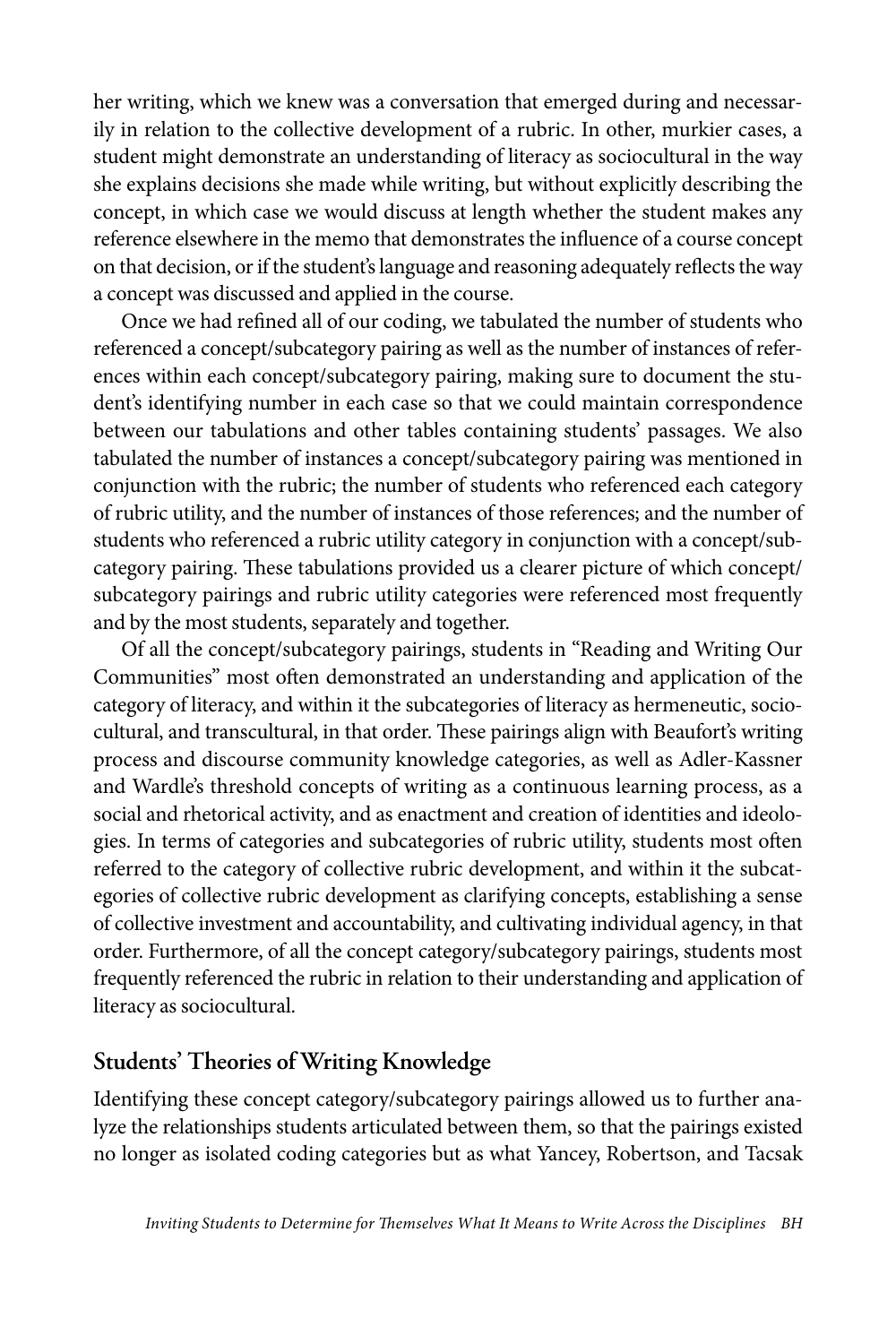describe as the theories of writing knowledge students develop through reflective practice. One major trend we noticed in students' theories was an appreciation for the dialectical nature of literacy and learning. Take for instance Student Nine's explanation of collective rubric development as hermeneutic; in her case, this development involved an interpretation of and inquiry into not only an area of scholarship with which she was previously unfamiliar but also her own extant understanding of literacy as sociocultural, and in that respect the process of collective rubric development serves for Student Nine as one of "self-discovery":

> For major writing assignment one, I chose the petroglyphs as my literacy artifact, and I explained the conflict of the local Native Americans and suburban population fighting for the petroglyph land to illustrate the power struggle that may arise when different groups understand varying forms of literacy. At first, the prompt for this writing assignment was confusing because I didn't understand the connection between literacy, a community, and language. However . . . the discussions held in class were very open-ended, and this allowed my peers and I to ask questions to sort out our thoughts. . . . By listening to the in-class discussions, I became aware of other concerns that had arisen and thought more critically about the major writing assignment. Before the class discussions, I received the prompt and was confused because the wording of the rubric was lengthy. However, during class we discussed how to change the rubric in groups, and thinking about how I wanted to change the rubric was a form of self-discovery. For instance, when thinking about standards for the assignment, I discovered more about my own understanding of the topic, and what I needed to learn more about, and this helped me focus my attention on certain aspects to better my understanding.

Student Nine explores the ways in which collective rubric development helped her further develop the knowledge she already possessed about her topic, and in a way that helped her rethink how she was writing about it, which in turn helped her learn that much more about her topic.

The dialectical relationship Student Nine describes between collective rubric development, conceptual knowledge acquisition, and the writing process involves a movement from confusion to greater clarity, and in a manner increasing individual agency while simultaneously emphasizing the sociocultural nature of literacy. That movement appears to play an important role in students' accounts of how a sociocultural understanding of literacy enables them to transculturally reposition as academic writers. Although the theory of transcultural repositioning had informed our course design from the start, we didn't explicitly recognize it as an outcome or look for evidence of it in students' self-assessment memos, but in coding students' self-assessment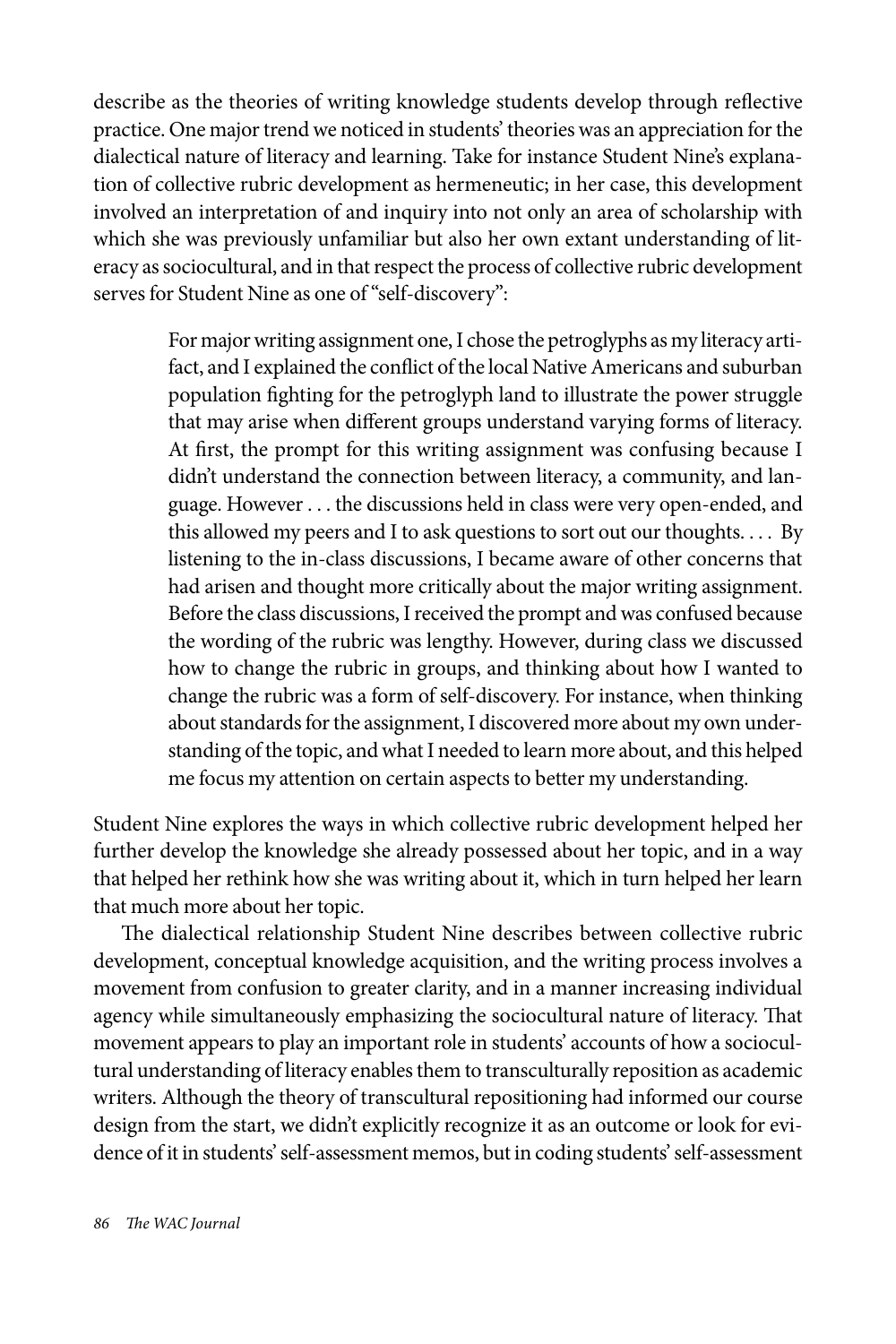memos, we recognized that the more striking examples conformed to Guerra's definition of the term. Guerra derives the term from Min-Zhan Lu's description of learning in basic writing as repositioning, or boundary crossing catalyzed by an encounter with conflict. For Guerra, transcultural repositioning describes how all students, but especially the socioeconomically and ethnolinguistically underrepresented, overcome cultural and linguistic obstacles by transferring their prior and other literacies to the critical acquisition of new literacies.

Lu's original emphasis on the function of conflict in repositioning aligns with our own findings, as we discovered that students described their own critical acquisition of academic discourse less in terms of an explicit transfer of prior and other rhetorical knowledge and practices and more as a gradual movement from an encounter with conflict through collective rubric development to an insight into the dialectical nature of literacy understood as sociocultural; and in that respect, the notion of transcultural repositioning provided us a framework through which to examine students' individual accounts of this more longitudinal, collective process. For example, Student Seven connects her emergent understanding of literacy as sociocultural with her ability to transculturally reposition:

> Overall this class was personally challenging and rewarding. I learned about what it means to be literate, as well as the power that being extensively literate holds, and pushed [sic] me to improve my own writing.

> Regarding literacy and academic writing, my understanding has changed in a profound way. I now understand that literacy is based on community discourse and that the discourse of a community affects the community discourse, somewhat like evolution. This realization has changed my views on my own writing as well; my writing affects those who read it, and my writing is affected by what I read. As time goes on, I see that my writing has the power to change the discourse of its subject, and that this power comes from credibility.

Again, Student Seven acknowledges that the class was "personally challenging," and without first developing an appreciation for discourse communities as sites of contention and flux, she admits that she wouldn't see her own writing as carrying any consequence. Her understanding and application of literacy as sociocultural allows her to claim ethos and agency in the discourse communities to which she wishes to belong. Although Student Seven doesn't mention collective rubric development in the above passage, she does mention elsewhere that the "group assignments"—i.e., collective rubric development—helped her and her group members better understand course concepts in general, suggesting that the activity likely did play an important role in her development of an understanding of literacy as sociocultural. The following passage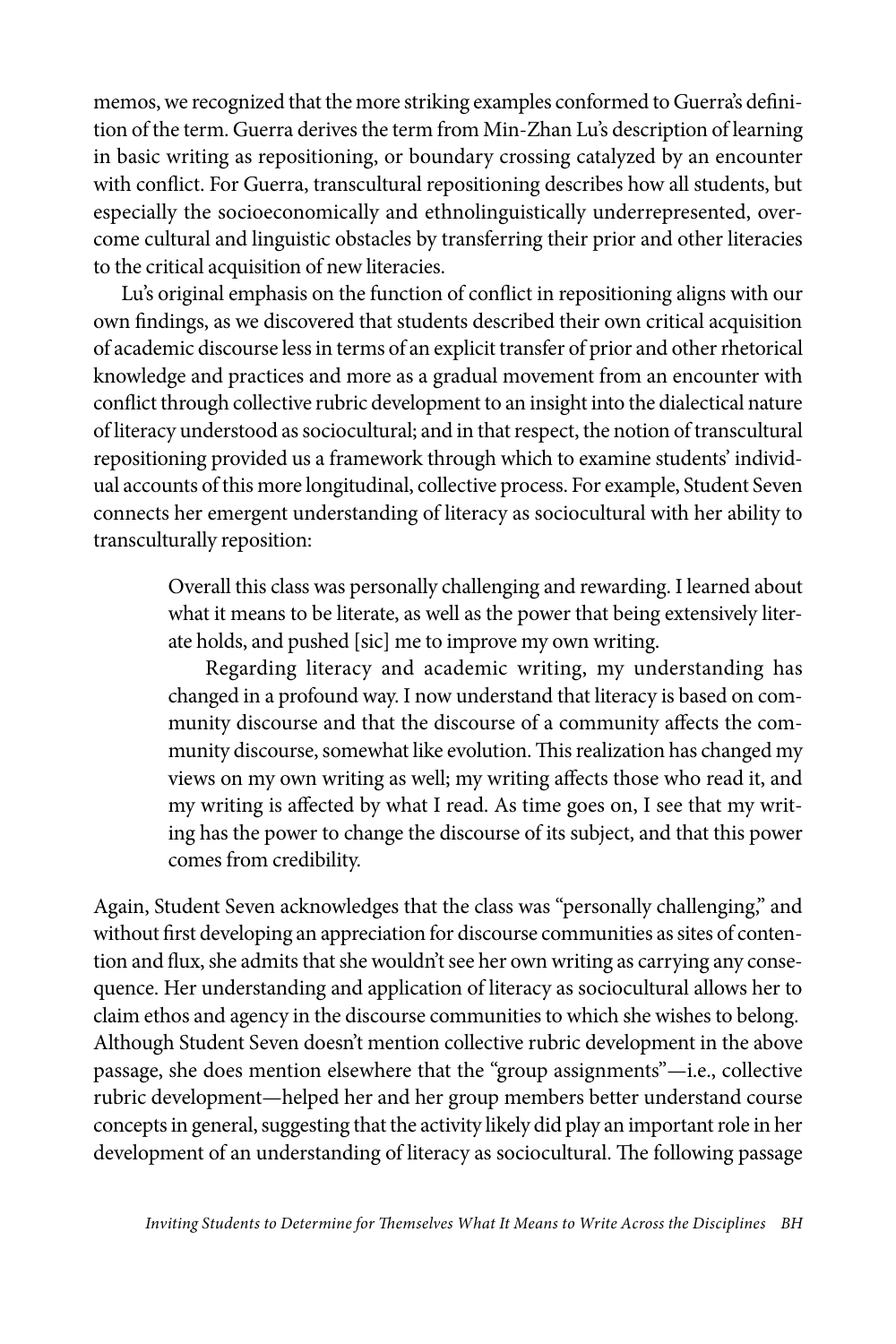from Student Five more explicitly connects collective rubric development with transcultural repositioning:

> I chose to analyze written communication in the workplace as a means of exploring what is defined within this certain community as "good" writing. Focusing on this form of writing allowed me to consider how determinations of "good" or "bad" writing are made and how there is a more complex dynamic that prohibits a universal definition of "good" writing.

> The overall activities of constructing and revising rubrics for this class seemed to be most applicable to thinking about this assignment because it made me realize that determining what qualifies as "good" writing can differ depending on the class and teacher. Working together to compose rubrics seemed to counteract this disparity and allowed us to be able to more critically engage in the writing process.

Student Five describes how collective rubric development enabled her to better appreciate academic writing as sociocultural and to exercise agency within the academic discourse community of the classroom, and she suggests that this academic literacy knowledge and practice contributed to her evolving understanding of workplace literacy knowledge and practice. Again, her description of this relationship is more dialectical than linear, offering a glimpse into how prior and other literacies, academic literacy, threshold concepts such as the sociocultural nature of literacy, and collective rubric development are synthesized for her into an understanding and performance of academic writing as neither immutable nor inaccessible. Interestingly, this knowledge and practice again appears to arise out of an encounter with conflict, in the case of Student Five, due to the ability to "counteract [the] disparity" she observes between what different teachers value as "good" writing across the disciplines.

## **Discussion**

At the time of our study, both the writing program and university in question were undergoing significant changes, but as we write this, those changes have yet to lead to a new course description or set of outcomes for the second-year "Expository Writing" course, or an administratively supported campus-wide WAC/WID initiative. We originally set out to develop an approach that our writing program might use to better align the composition classroom with the demands of writing across the disciplines, and in a manner that empowered our students to take agency in determining what that means. However, our research offers implications of relevance beyond the successful revision of a single course at one particular institution, and beyond the composition classroom in general, for scholars and practitioners interested in exploring the possibilities of a writing across difference approach to WAC/WID.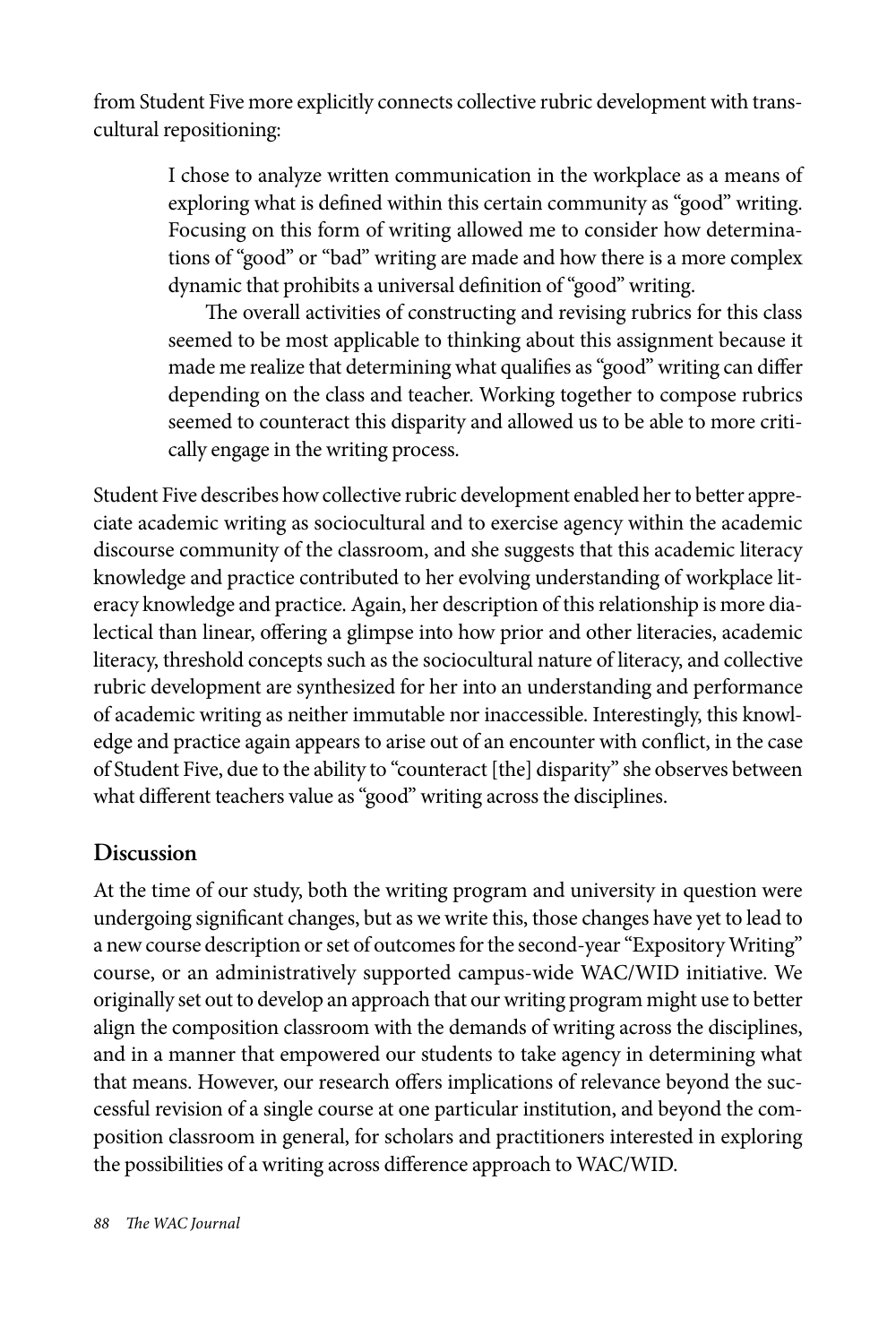Our analysis of students' self-assessment memos adds dimension to the definition of transcultural repositioning that we inherited from WAC/WID scholars Guerra and Kells in that we were able to observe students applying their understanding of literacy as sociocultural to the task of accessing critical agency as academic writers, suggesting that for our students, a sociocultural concept of literacy operated as a threshold concept in transcultural repositioning. This finding led us to reflect on how explicitly foregrounding the concept of literacy as sociocultural in the composition classroom might help us reframe that work as the facilitation of transcultural repositioning. It's possible that doing so might be more beneficial to certain student populations, and further research might observe the effects of explicitly foregrounding the concept of literacy as sociocultural across multiple course sections and with a larger sample population of students who self-identify as belonging to a socioeconomically and ethnolinguistically underrepresented community. Alternatively, researchers might provide a more longitudinal description of how the concept of literacy as sociocultural operates as a threshold concept facilitating transcultural repositioning throughout students' upper-division coursework.

Our research suggests that transcultural repositioning may be a valuable guiding principle for curriculum design at the course and programmatic level, and we hope that our efforts will encourage others to afford this concept the extensive scholarly attention it deserves. At the same time, not all students' self-assessment memos evidenced transcultural repositioning. More often, they evidenced students' emergent and preliminary recognition of literacy as sociocultural, or the related recognition of literacy as hermeneutic, i.e., an ongoing process of inquiry and interpretation. That an understanding of literacy as sociocultural was a necessary but not sufficient attribute of transcultural repositioning suggests that the latter may be a difficult though nevertheless rewarding outcome to aim for, if not an objective that every student should be expected to achieve.

As indicated by Lu's definition of repositioning, transcultural repositioning did not occur for our students without conflict, but the occurrence of conflict appears to indicate an intersection at which students' prior and other literacies, academic literacies, and the conceptual knowledge students gained from the course all collided, interacted, and were synthesized in a manner consistent with Yancey, Robertson, and Tacsak's description of the critical incident model of prior knowledge use, in which "students encounter an obstacle that helps them retheorize writing in general and their own agency as writers in particular" (5). The indeterminacy and deliberation involved in collective rubric development presented obstacles that ultimately appeared to help our students retheorize academic literacy and claim agency in the process of determining for themselves what it means "to meet the demands of academic writing across the disciplines." In other words, what we imagined would function as a simple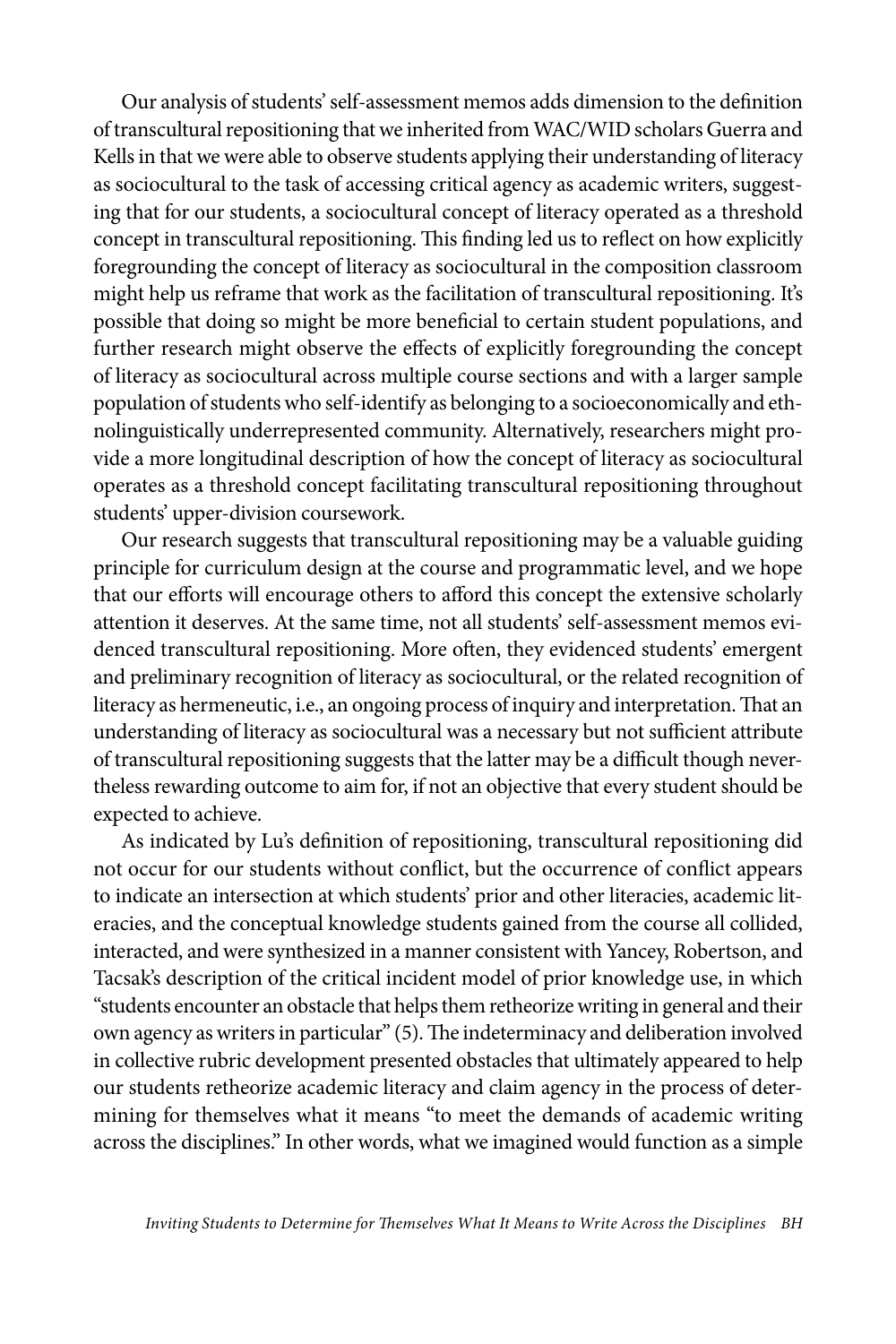form of empowerment also seemed to play an important role in students' acquisition of conceptual knowledge of writing and literacy.

Further research might look more explicitly at how collective rubric development functions as a critical incident in students' attempts at transcultural repositioning. But we might also consider the utility of collective rubric development in curriculum design at the course and programmatic level. What if, for instance, we had more explicitly invited our students into the collective activity of revising our course description and outcomes in accordance with students' actual learning outcomes (and incomes)? To do so would be to place Inoue's community-based assessment pedagogy into conversation with Bob Broad's organic assessment protocol, so that actual courses take the place of focus groups in the collective process of curriculum design. Resituated within the context of WAC/WID, such an approach harkens back to Kells's insistence on "a reconceptualization of WAC through a deliberative process that engages diversity and the discursive possibilities of representation" (90). In that respect, our pilot course design also adds dimension to what such a reconceptualization of WAC/WID might look like.

## **Acknowledgments**

We'd like to thank Jill Jeffery and Todd Ruecker for mentoring us through the course design and IRB application process; Kyle Fiore and Chuck Paine for encouraging us to experiment with our course pilot; and *The WAC Journal* editor, Roy Andrews, and our anonymous reviewers for their generous and encouraging feedback.

### **Notes**

1. We have withheld identifying information in accordance with our research protocol, using pseudonyms where appropriate.

2. We use these racial/ethnic labels to remain consistent with the sources of our demographic data.

## **References**

- *The 2014 Kids Count Data Book*. Annie E. Casey Foundation, 22 July 2014, http://www. aecf.org/m/resourcedoc/aecf-2014kidscountdatabook-2014.pdf.
- Adler-Kassner, Linda, and Elizabeth Wardle, editors. *Naming What We Know: Threshold Concepts of Writing Studies*. Utah State UP, 2015.
- Anson, Chris M. "Black Holes: Writing Across the Curriculum, Assessment, and the Gravitational Invisibility of Race." *Race and Writing Assessment*, edited by Asao B. Inoue and Mya Poe. Peter Lang, 2012, pp. 15–28.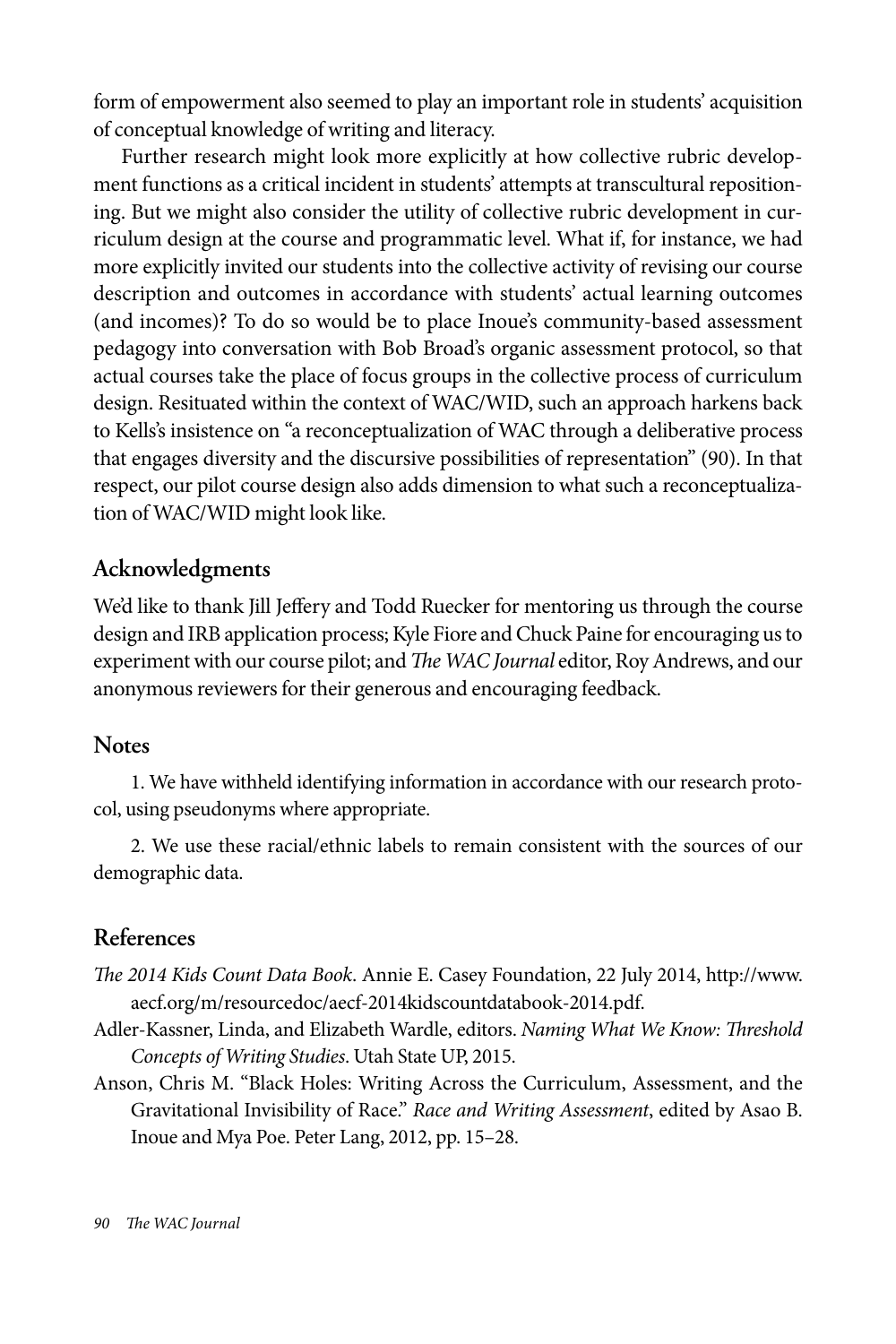- Artemeva, Natasha. "A Time to Speak, a Time to Act: A Rhetorical Genre Analysis of a Novice Engineer's Calculated Risk Taking." *Journal of Business and Technical Communication*, vol. 19, no. 4, 2005, pp. 389–421. *SAGE*, doi: 10.1177/1050651905278309.
- Beaufort, Anne. *College Writing and Beyond: A New Framework for University Writing Instruction*. Utah State UP, 2007.
- Benson, Nancy, et al. "Rethinking First Year English as First Year Writing Across the Curriculum." *Double Helix: A Journal of Critical Thinking and Writing*, vol. 1, 2013, pp. 1–16. *Double Helix*, http://www.qudoublehelixjournal.org/index.php/dh/article/ view/3/78.
- Bergmann, Linda S., and Janet Zepernick. "Disciplinarity and Transfer: Students' Perceptions of Learning to Write." *WPA: Journal of the Council of Writing Program Administrators*, vol. 31, no. 1–2, 2007, pp. 124–49. *CWPA*, http://wpacouncil.org/ archives/31n1-2/31n1-2bergmann-zepernick.pdf.
- Broad, Bob. "Organic Matters: In Praise of Locally Grown Writing Assessment." *Organic Writing Assessment: Dynamic Criteria Mapping in Action*. Bob Broad, et al. Utah State UP, 2009, pp. 1–13.
- Danielewicz, Jane, and Peter Elbow. "A Unilateral Grading Contract to Improve Learning and Teaching." *College Composition and Communication*, vol. 61, no. 2, 2009, pp. 244–68. *JSTOR*, http://www.jstor.org/stable/40593442.
- Deans, Thomas. *Writing Partnerships: Service-Learning in Composition.* National Council of Teachers of English, 2000.
- Devitt, Amy J. *Writing Genres*. Southern Illinois UP, 2004.
- Downs, Douglas, and Elizabeth Wardle. "Teaching about Writing, Righting Misconceptions: (Re)envisioning 'First-Year Composition' as 'Introduction to Writing Studies.'" *College Composition and Communication*, vol. 58, no. 4, 2007, pp. 552–84. *JSTOR*, http://www.jstor.org/stable/20456966.
- Guerra, Juan C. *Language, Culture, Identity, and Citizenship in College Classrooms and Communities*. Routledge / NCTE, 2016.
- Inoue, Asao B. "Community-Based Assessment Pedagogy." *Assessing Writing*, vol. 9, 2005, pp. 208–38. *ScienceDirect*, doi:10.1016/j.asw.2004.12.001.
- Johnson, J. Paul, and Ethan Krase. "Articulating Claims and Presenting Evidence: A Study of Twelve Student Writers, From First-Year Composition to Writing Across the Curriculum." *The WAC Journal*, vol. 23, 2012, pp. 31–48. *The WAC Journal*, http:// wac.colostate.edu/journal/vol23/johnson.pdf.
- Kells, Michelle Hall. "Writing Across Communities: Deliberation and the Discursive Possibilities of WAC." *Reflections: A Journal of Writing, Service-Learning, and Community Literacy*, vol. 6, no. 1, 2007, pp. 87–109.
- LeCourt, Donna. "WAC as Critical Pedagogy: The Third Stage?" *JAC*, vol. 16, no. 3, 1996, pp. 389–405. *JSTOR*, https://www.jstor.org/stable/20866089.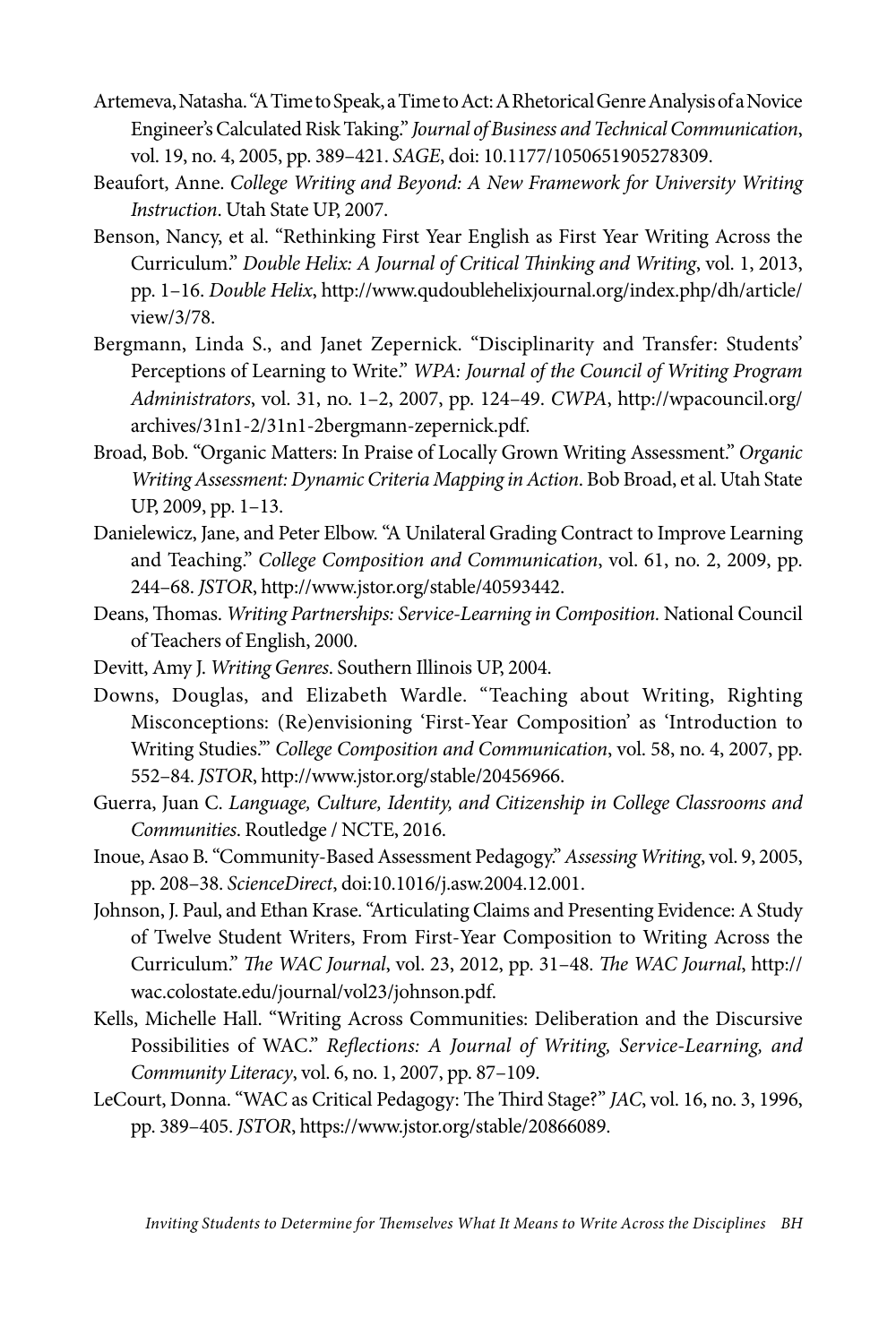- Lu, Min-Zhan. "Writing as Repositioning." *Journal of Education*, vol. 172, no. 1, 1990, pp. 18–21.
- ---. "Conflict and Struggle: The Enemies or Preconditions of Basic Writing?" *College English*, vol. 54, no. 8, 1992, pp. 887–913. *JSTOR*, https://www.jstor.org/stable/378444.
- Marshall, Catherine, and Gretchen B. Rossman. *Designing Qualitative Research*. 4<sup>th</sup> ed., Sage, 2006.
- McLeod, Susan H., and Eric Miraglia. "Writing Across the Curriculum in a Time of Change." *WAC for the New Millennium: Strategies for Continuing Writing-Across-the-Curriculum Programs*, edited by Susan H. McLeod, Eric Miraglia, Margot Soven, and Christopher Thaiss. National Council of Teachers of English, 2001, pp. 1–27. *WAC Clearinghouse*, http://wac.colostate.edu/books/millennium/chapter1.pdf.
- Nowacek, Rebecca S. *Agents of Integration: Understanding Transfer As a Rhetorical Act*. Southern Illinois UP/Conference on College Composition and Communication of the National Council of Teachers of English, 2011.

Patton, Michael Quinn. *Qualitative Research and Evaluation Methods*. 2<sup>nd</sup> ed., Sage, 1990.

- Poe, Mya. "Re-framing Race in Teaching Writing Across the Curriculum." *Across the Disciplines, vol. 10*, no. 3, 2013. *WAC Clearinghouse*, http://wac.colostate.edu/atd/ race/poe.cfm.
- Reiff, Mary Jo, and Anis Bawarshi. "Tracing Discursive Resources: How Students Use Prior Genre Knowledge to Negotiate New Writing Contexts in First-Year Composition." *Written Communication*, vol. 28, no. 3, 2011, pp. 312–37. *SAGE*, doi: 10.1177/0741088311410183.
- Russell, David R. "Activity Theory and Its Implications for Writing Instruction." *Reconceiving Writing, Rethinking Writing Instruction*. Edited by Joseph Petraglia. Erlbaum, 1995, pp. 51–77.
- Severino, Carol, and Mary Trachsel. "Theories of Specialized Discourses and Writing Fellows Programs." *Across the Disciplines*, vol. 5, 2008. *WAC Clearinghouse*, http:// wac.colostate.edu/atd/fellows/severino.cfm.
- "State Report Cards." *Quality Counts 2014.* Education Research Center, 3 January 2014, http://www.edweek.org/ew/qc/2014/state\_report\_cards.html.
- Thaiss, Chris, and Terry Myers Zawacki. *Engaged Writers: Dynamic Disciplines*. Boynton-Cook, 2006.
- Townsend, Martha, A. "Writing Intensive Courses and WAC." *WAC for the New Millennium: Strategies for Continuing Writing-Across-the-Curriculum Programs*. Edited by Susan H. McLeod, Eric Miraglia, Margot Soven, and Christopher Thaiss. Urbana, IL: National Council of Teachers of English, 2001, pp. 233–58. *WAC Clearinghouse*, http://wac.colostate.edu/books/millennium/chapter10.pdf.
- United States, Department of Commerce, Census Bureau. *State and County QuickFacts*. 8 July 2014, https://www.census.gov/quickfacts/.